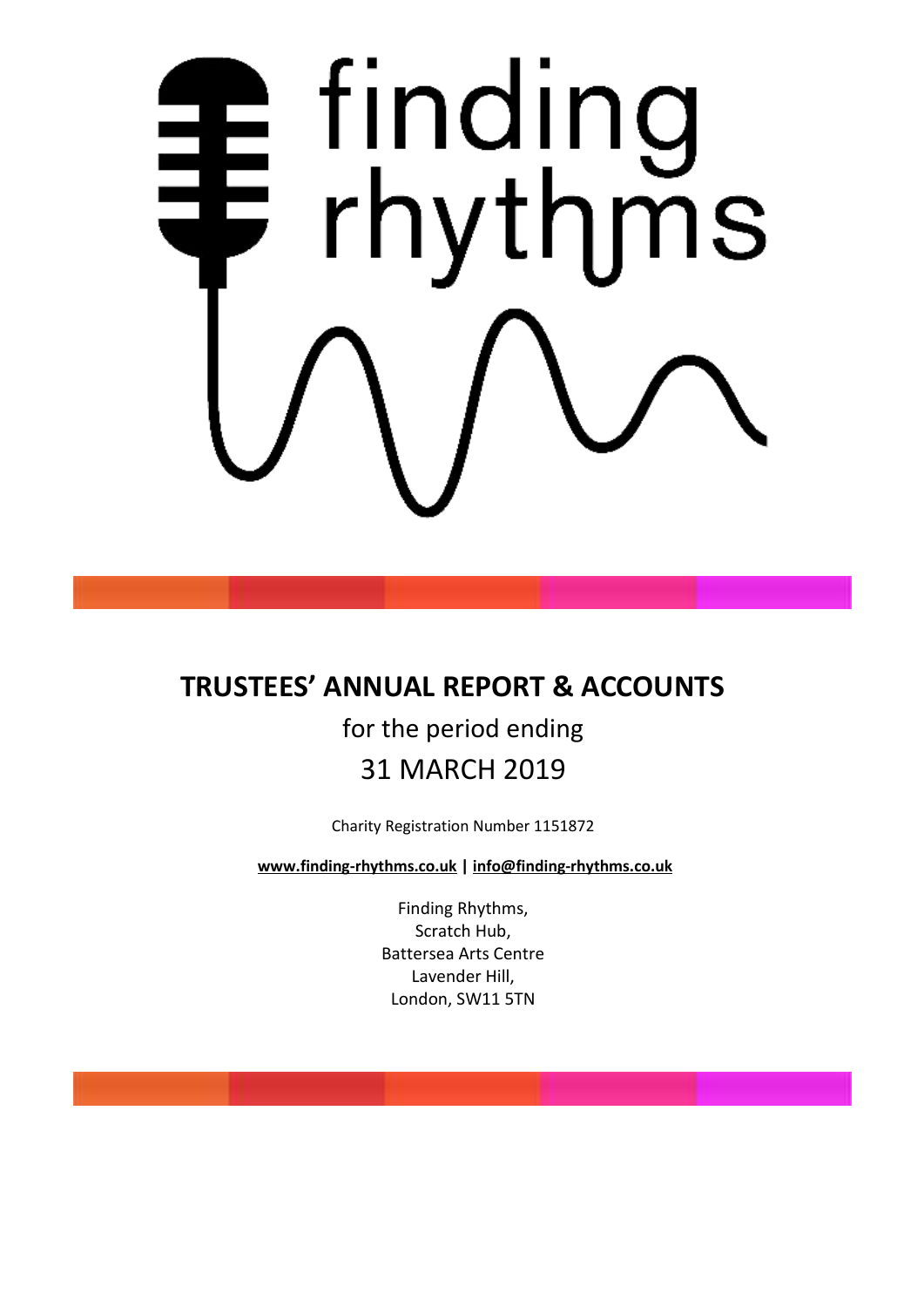

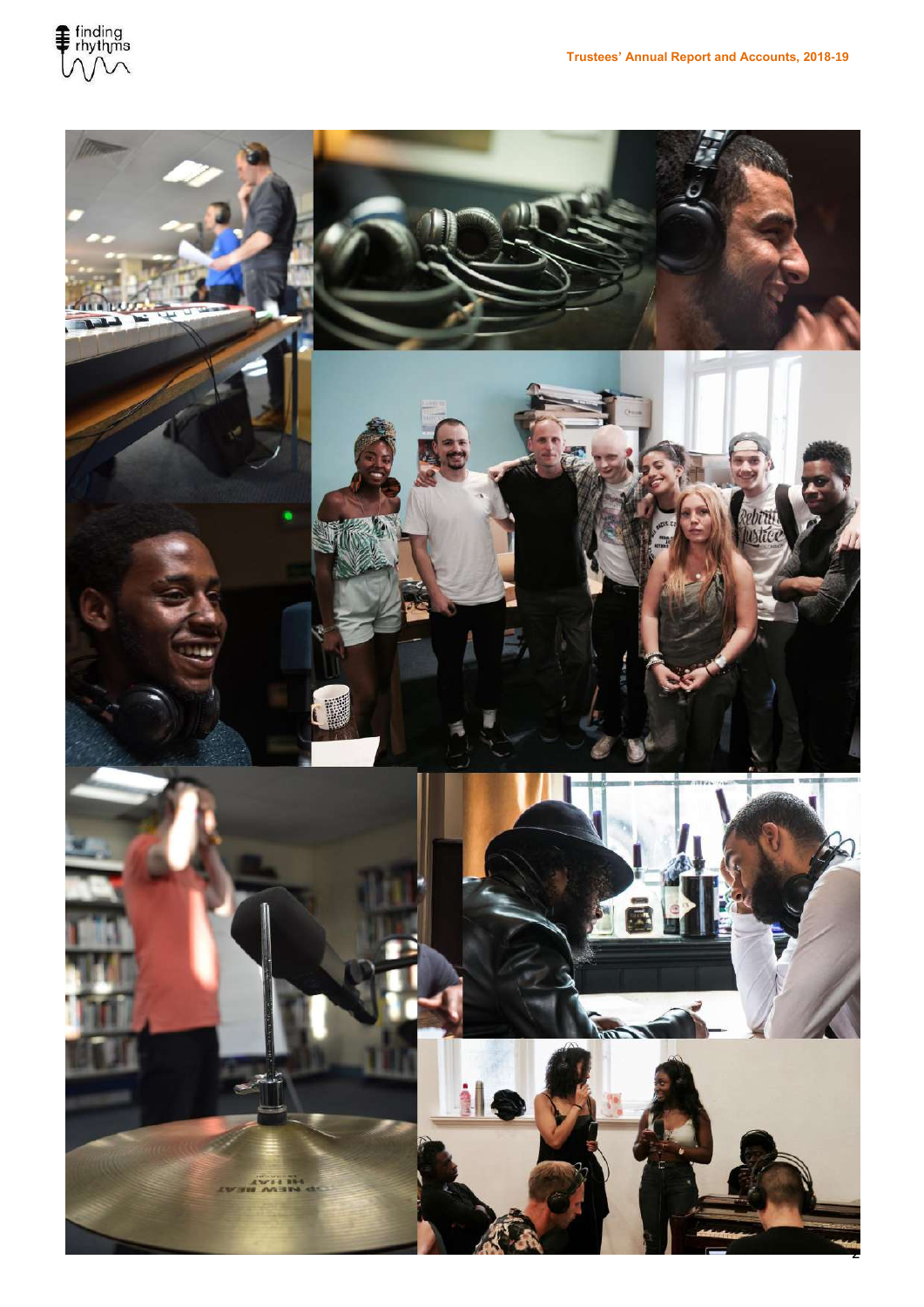

# **Contents**

| <b>INDEX</b>                             | <b>PAGE</b> |
|------------------------------------------|-------------|
| Reference & Administrative Details       | 4           |
| Trustees' Report:                        | $5 - 11$    |
| Structure, Governance & Risk             | 5           |
| Objectives & Activities                  | 5           |
| Achievements & Performance               | 6           |
| Impact                                   | 7           |
| <b>Statement of Public Benefit</b>       | 8           |
| The Finding Rhythms Team                 | 9           |
| <b>Plans for 2018-19</b>                 | 10          |
| Financial Statement & Reserves Policy    | 11          |
| Supporters                               | 11          |
| Statement of Trustees' Responsibilities  | 11          |
| Independent Examiner's Report            | 12          |
| <b>Statement of Financial Activities</b> | 13          |
| <b>Balance Sheet</b>                     | 14          |
| Notes to the Accounts                    | 15-20       |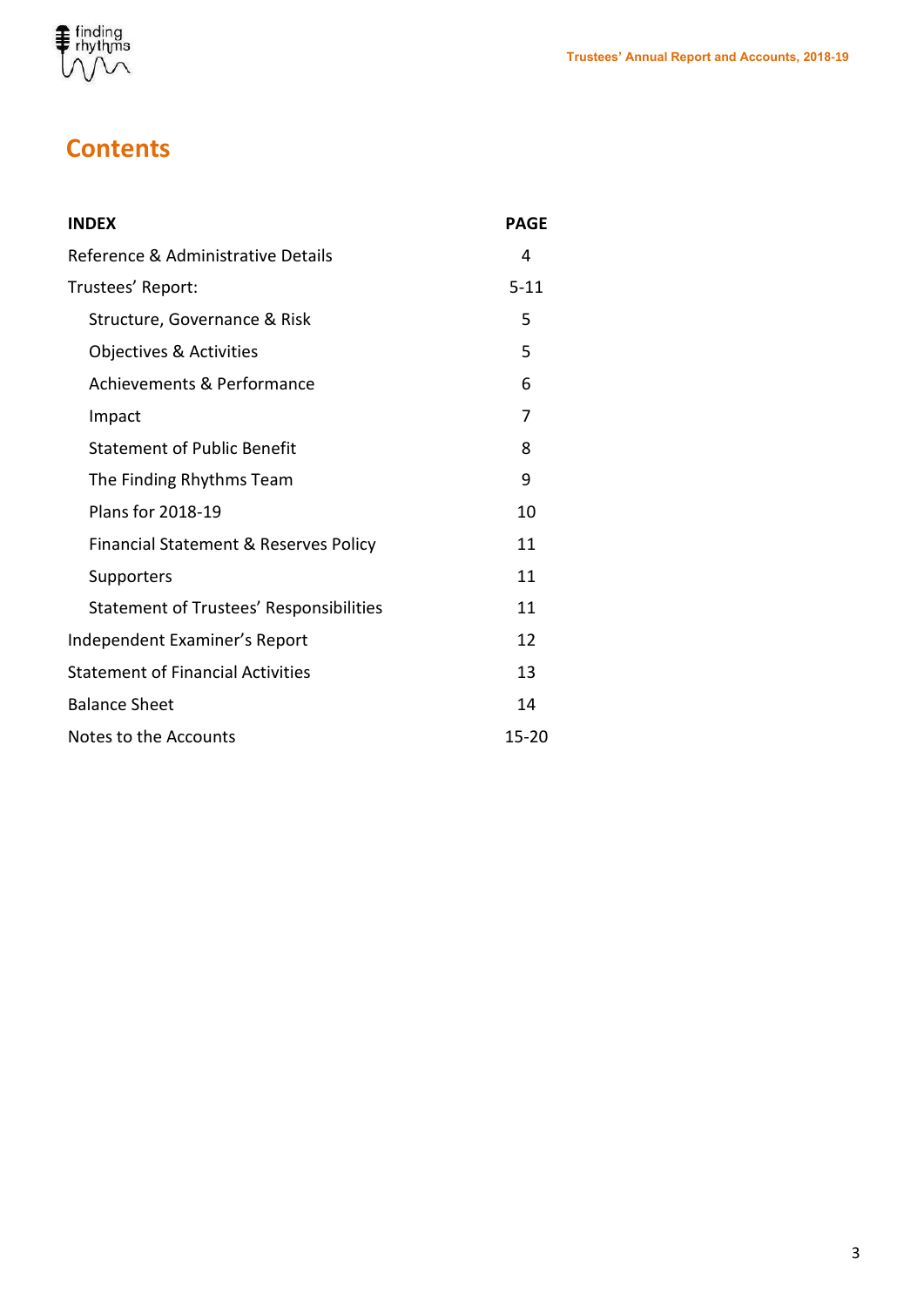

| <b>Charity Registration No: 1151872</b> |                                                                                                                                                                             |                                                                          |
|-----------------------------------------|-----------------------------------------------------------------------------------------------------------------------------------------------------------------------------|--------------------------------------------------------------------------|
|                                         | Principal address: Scratch Hub, Battersea Arts Centre<br>Lavender Hill,<br>London, SW11 5TN                                                                                 |                                                                          |
|                                         | <b>Governing Document:</b> Constitution dated 2 May 2013                                                                                                                    |                                                                          |
|                                         | Trustees who served: Mr Herb Nahapiet, OBE, Chair<br>Mr Gerard Elias, CBE QC, Chair<br>Mr David Jenkins, Treasurer<br>Mr Kieron Tilley<br>Mr John Reiss<br>Mr Mykaell Riley | (Until Jul $'18$ )<br>(From May '18)<br>(From Jul '18)<br>(From Jul '18) |
|                                         | Patrons: Mr Robin Millar, CBE<br>Mr Max Reinhardt<br>Mr Mark Thompson<br>His Honour Judge Nicholas Hilliard QC<br>Baroness Floella Benjamin, OBE                            |                                                                          |
|                                         | <b>Principal staff:</b> Robin Harris, Creative/Operations Director<br>Clare Annamalai, Business Director                                                                    |                                                                          |
|                                         | <b>Bankers:</b> CAF Bank (Charities Aid Foundation)<br>25 Kings Hill Avenue<br>Kings Hill<br><b>West Malling</b><br>Kent ME194TA                                            |                                                                          |
|                                         | <b>Insurers:</b> CaSE Insurance Services Limited<br><b>Manor House</b><br>19 Church Street<br>Leatherhead, KT22 8DN                                                         |                                                                          |
| <b>Independent Examiner:</b>            | Debbie Mace<br>23 Forgebank Walk, Halton, LA2 6FD                                                                                                                           |                                                                          |
|                                         | Website: finding-rhythms.co.uk                                                                                                                                              |                                                                          |

**Legal Name:** Finding Rhythms CIO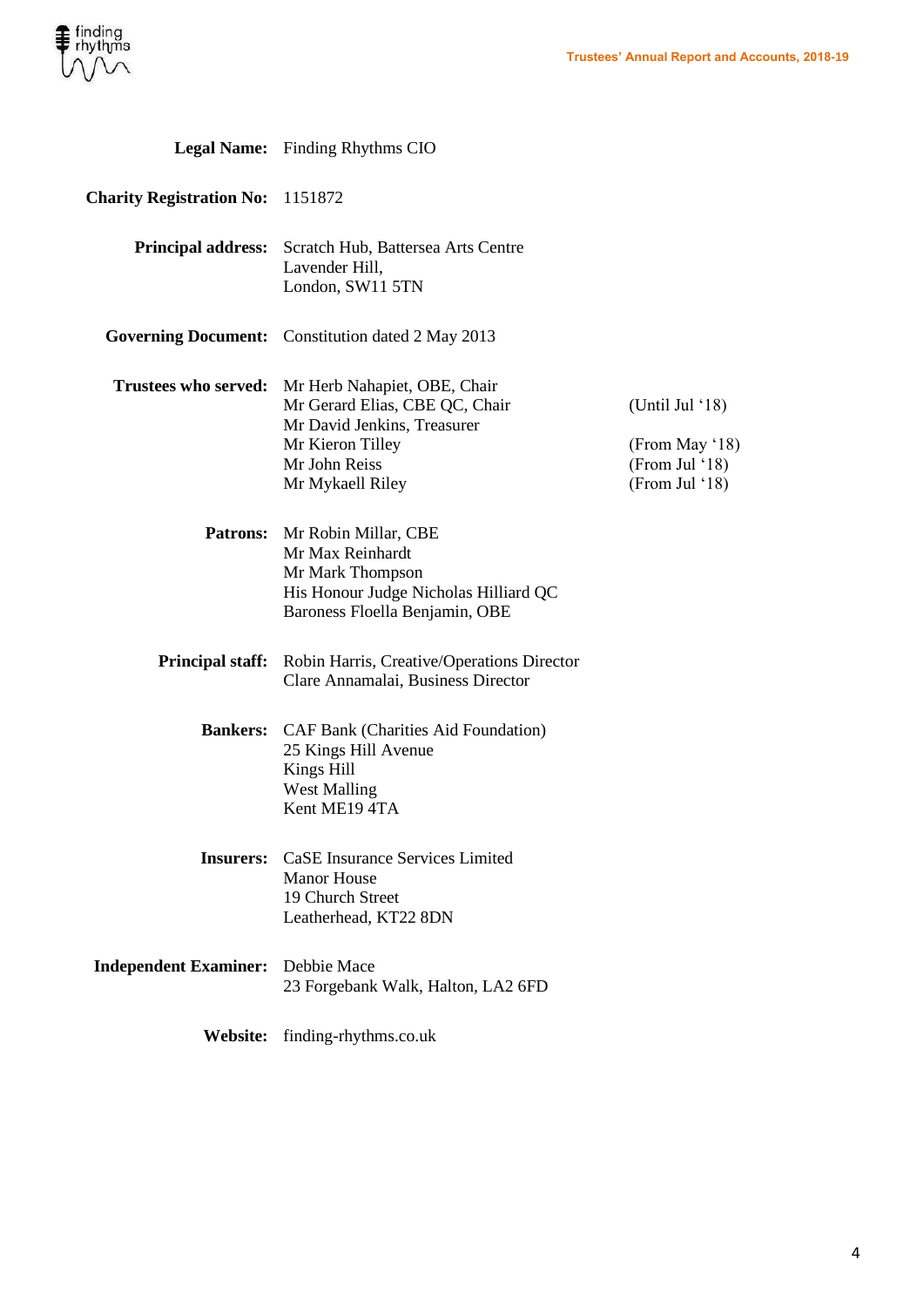## **Trustees' Report**

The Trustees are pleased to present their annual report together with the financial statements for Finding Rhythms CIO for the year ending 31 March 2019.

The financial statements comply with the Charities Act 2011, and Accounting and Reporting by Charities: Statement of Recommended Practice applicable to charities preparing their accounts in accordance with the Financial Reporting Standard applicable in the UK and Republic of Ireland (FRS 102) (effective 1 January 2015).

## **Structure, Governance and Management**

Finding Rhythms was founded as a Charitable Incorporated Organisation with a Constitution dated 2 May 2013.

During the financial year ending March 2019 six Trustees served on the Board of Finding Rhythms and they are referred to throughout this report as the Trustees or the Board. To date Trustees have been recruited through referrals only. The Trustees represent a broad range of skills and experience, spanning business, governance, music and the criminal justice sector. They do not receive any remuneration.

Mr Gerard Elias, CBE QC, stood down from the Chair and the Board in July 2018, having served as a Trustee since November 2014. He was replaced in the Chair by Mr Herb Nahapiet OBE, who has been a Trustee since November 2016.

During the year three new Trustees were appointed. Mr Kieron Tilley, Mr John Reiss and Mr Mykaell Riley, between them bring additional experience to the Board in the areas of public relations, marketing, fundraising, criminal justice and music production. We may recruit further Trustees in 2019-20, to fill identified gaps in our Board experience, and to diversify our management.

Day-to-day management of the charity is the responsibility of the Business Director, with the support of the Creative/Operations Director, and with regular advice from the Trustees.

During 2018-19 the Board met formally four times and held a number of less formal meetings with the Directors to guide operations and ensure that the charity continued to meet its charitable objectives.

## **Risk Management**

The Trustees have reviewed the major risks and are confident that there are systems in place to manage them.

## **Objectives and activities**

The objectives of Finding Rhythms are laid out in its Constitution are as follows:

- a) promoting social inclusion by preventing people from becoming socially excluded, relieving the needs of those people who are socially excluded and assisting them to integrate into society;
- b) the advancement of education in the arts and music;
- c) the advancement of the arts and music;
- d) the relief of those in need by reason of disadvantage;
- e) the promotion of physical and mental health,

by means (not exclusively) of the teaching and encouragement of music in prisons and in other institutions established for the care or education of people.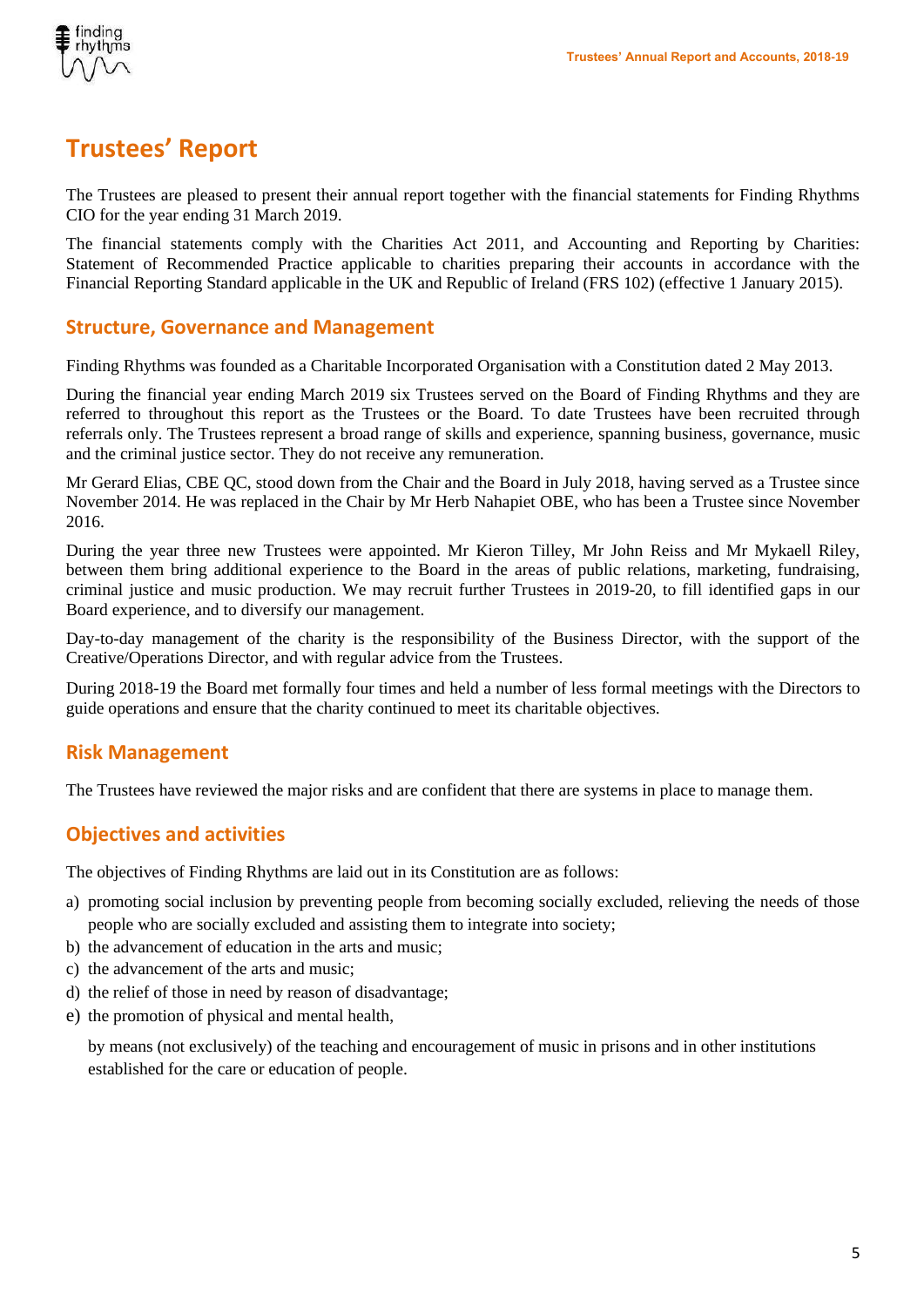

## **Objectives and activities (cont.)**

Finding Rhythms' mission is *to change people and society through music making*. We run education projects in prisons and in the community, during which learners are challenged to write, compose and record their own original music. These intensive projects are led by career musicians and result in a professionally produced album, authored and performed by participants.

We demonstrate that the skills used in the context of writing and producing an album of music on time and to a professional standard are transferable to many areas of work and life. Participants on our projects have the chance to earn the Edexcel accredited BTEC in '*Supporting Employability and Personal Effectiveness'* (SEPE), as evidence of the soft skills they have developed.

As at 31 March 2019 we had worked with a total of 423 learners in 21 prisons, and 26 learners in probation and community settings, completing 36 albums of music and helping 252 prisoners to achieve a BTEC qualification.

## **Achievements and Performance**

#### **In 2018-19 we…**

- Engaged 150 learners in a total of 510 hours of music-based training. This comprised 12 full length courses in prisons throughout England and Wales, as well as two full length courses for young people in London.
- Produced seven albums of music, authored by learners and comprising 83 diverse tracks. These were printed to CD and made available to stream online.
- Ran courses in two prisons new to Finding Rhythms, including working for the first time in North West England.
- Ran five full length courses at HMYOI Feltham, as part of their innovative multi-arts programme.
- Ran our first full length courses in partnership with School Ground Sounds and Only Connect.
- Helped 60 prisoners to achieve a BTEC in Supporting Employability and Personal Effectiveness.
- Held a successful recruitment drive to increase and diversify our roster of practitioners, and ran two training sessions for 17 regular and new practitioners.
- Registered for the Ministry of Justice Dynamic Procurement System and started bidding for work.
- Employed 24 musicians and music engineers from across the UK.
- Increased the proportion of our income that is commercially generated.
- Ran a half-day music making session for 35 boys at a London secondary school.
- Won 13 Koestler Awards for art made in prison.
- Were the subject of two new academic publications on the effect of music-making with prisoners.
- Presented, with Youth Music Foundation, at the National Criminal Justice Arts Alliance conference on young people in the criminal justice system.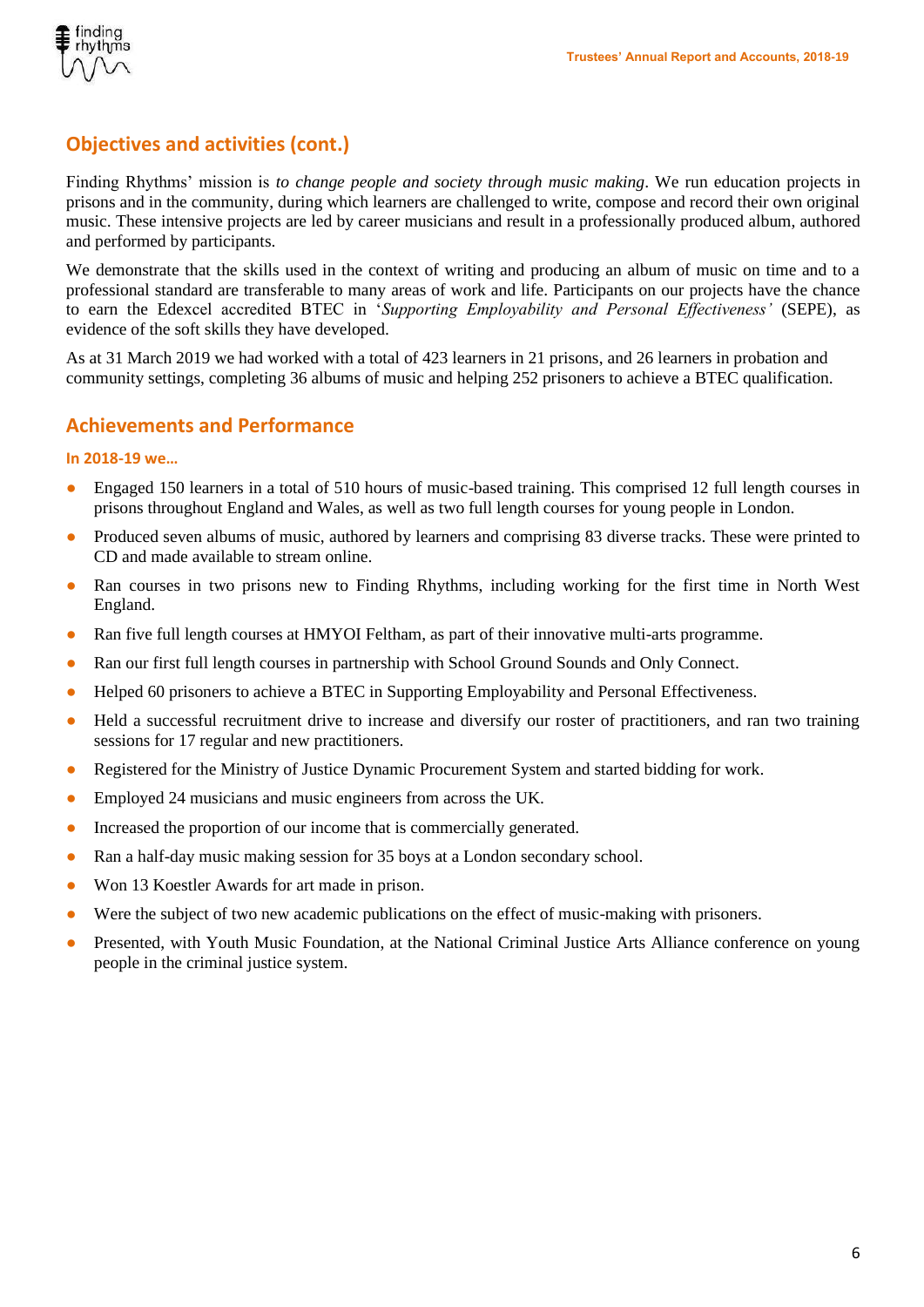

## **Impact**

We know that our courses help participants to develop in three specific areas which support desistance from crime. Working in prisons during 2018-19 we saw the following results in these areas:

| <b>Relationships</b>                                                                                                                            | 100% said that the course helped them learn to work with other people<br>$97\%$ said the course helped them to express themselves                                                                                                                                                                                                                                                                                                                                                                                                                                                                                                                                                                                            |  |  |  |  |
|-------------------------------------------------------------------------------------------------------------------------------------------------|------------------------------------------------------------------------------------------------------------------------------------------------------------------------------------------------------------------------------------------------------------------------------------------------------------------------------------------------------------------------------------------------------------------------------------------------------------------------------------------------------------------------------------------------------------------------------------------------------------------------------------------------------------------------------------------------------------------------------|--|--|--|--|
|                                                                                                                                                 | I think it's helped me with tolerance, to<br>We're all from different wings, all from different<br>tolerate certain things I don't like agree with.<br>backgrounds, all from different experiences, all got<br>different taste in music, and I think just the entire, just<br>the actual collaboration of all of us, just hearing other<br>It gave me a chance to jump on other people's<br>people, what they've written, getting feedback from<br>things, observe, try out different types of music,<br>them and giving your ideas to them, and just coming up<br>but what I probably enjoyed was really coming<br>with something collectively, that's been the highlight.<br>out and showing you what I like to listen to, |  |  |  |  |
|                                                                                                                                                 | doing my thing and putting it down.<br>It's not often I get much of a chance to hear what<br>other people can do and work with themI find the<br>Everybody gives positive feedback, you're not<br>times when I've worked with other people it's<br>having that criticism, not having that negative vibes<br>stretched me and it's forced me to learn some new.<br>off people, it makes you want to do more, it makes<br>you want to practise it more and do better.                                                                                                                                                                                                                                                          |  |  |  |  |
|                                                                                                                                                 | I gave M the lyrics for the song because I<br>love her accent and energy. I gave her<br>I didn't realise how other people could bring up my<br>feedback about how I wanted it to be. She<br>morale, like when I walk into a room and everyone's<br>watched my face to see if I was happy with it.<br>happy and we're cheery and we're there for each other.                                                                                                                                                                                                                                                                                                                                                                  |  |  |  |  |
| <b>Employment</b>                                                                                                                               | 94% said they learnt more about working in a professional environment<br>40% of learners were entered for the BTEC, achieving a 100% pass rate<br>91% felt they had developed skills they could use outside the project                                                                                                                                                                                                                                                                                                                                                                                                                                                                                                      |  |  |  |  |
|                                                                                                                                                 | Listening to other people, like when N gave me some<br>We don't tend to work much as a team in prison,<br>feedback, and at that time I was thinking in my head like<br>tend to be pretty much looking after yourself, so<br>it's something you don't really do here, unless<br>'oh god, something wrong with this', but I took it on, and it<br>was good feedbackSo I think that's the experience I'd<br>someone gives you the opportunity to do it.<br>bring to a job - just like being a good team player, taking                                                                                                                                                                                                          |  |  |  |  |
| I was pleasantly surprised at how I<br>enjoyed working with in a group as<br>I'm used to, especially in music,<br>used to working as a soloist. | on constructive criticism and being positive and<br>encouraging to others, that's what I'm going to take away.<br>I think it encouraged me that collaborating is not always a bad thing.                                                                                                                                                                                                                                                                                                                                                                                                                                                                                                                                     |  |  |  |  |
|                                                                                                                                                 | I think it's good because it's good team<br>I enjoyed helping others through this process as well, and<br>building, shows how to work in a team, do<br>being able to be an encouraging person for them when<br>stuff in groups and stuff, bounce off each<br>they weren't feeling as confident in what they were doing,<br>other, how to be a team player you've got<br>and I know that is definitely something I enjoy.<br>to learn to listen and communicate.                                                                                                                                                                                                                                                              |  |  |  |  |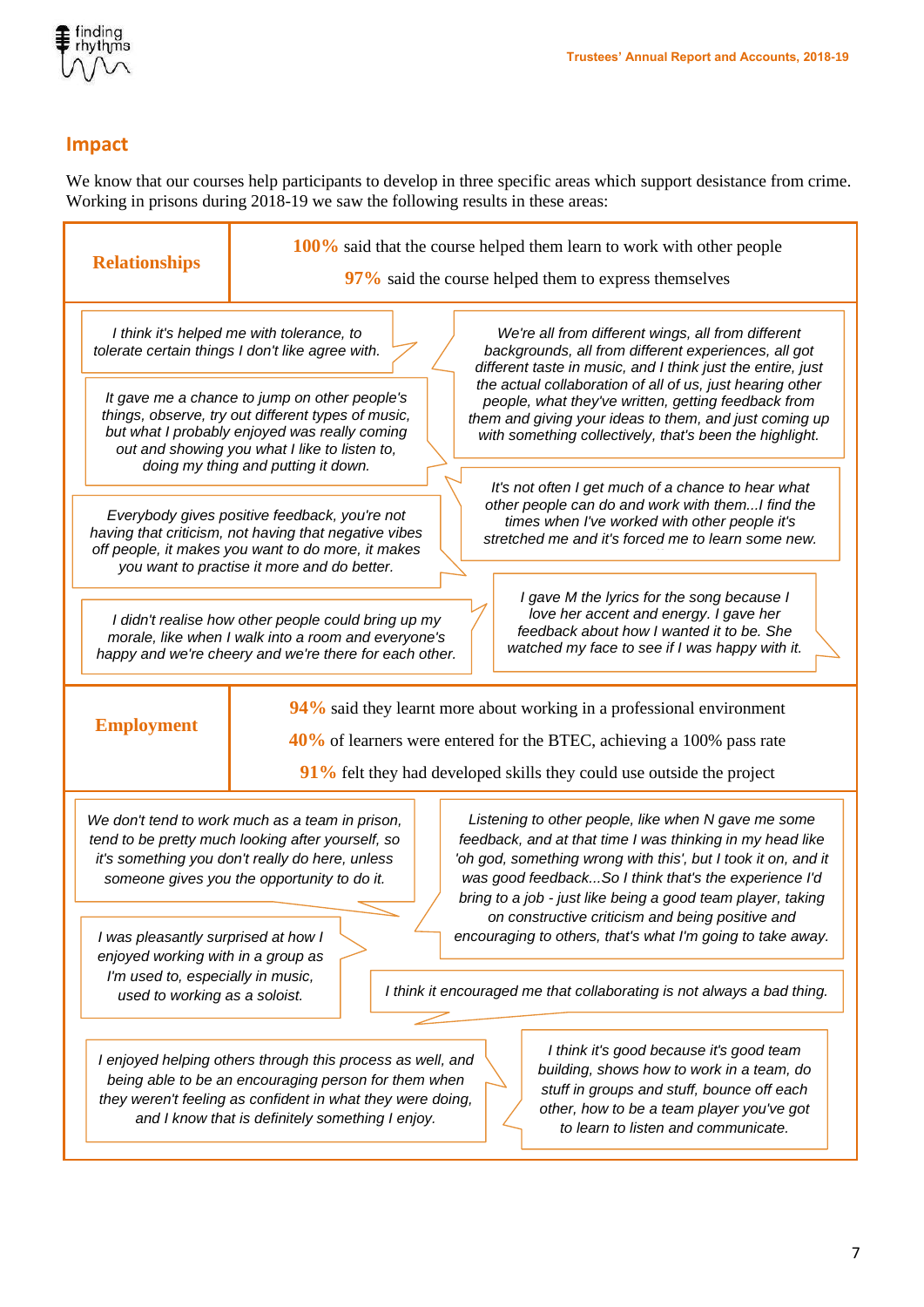| <b>Identity &amp;</b><br>self belief        | 88% said Finding Rhythms helped them think differently about themselves<br>$92\%$ said they felt more positive about what they could achieve in future<br>95% said they felt proud of what they had achieved                                                                                                                                                                                                                    |  |  |  |  |
|---------------------------------------------|---------------------------------------------------------------------------------------------------------------------------------------------------------------------------------------------------------------------------------------------------------------------------------------------------------------------------------------------------------------------------------------------------------------------------------|--|--|--|--|
|                                             | Thanks for helping me bring my confidence out in<br>You've treated us all as individuals, you've<br>myself. At the beginning I probably wouldn't have done<br>believed in us, been patient, and obviously<br>none of this, but now I'm happy to do it - perform in<br>you've given us the opportunity to do something<br>front of other people. Found my rhythm in myself.<br>that you don't get to do. And we've learnt a lot. |  |  |  |  |
| It was really positive for me to get        | I didn't think that I would ever stand up on a micI'm                                                                                                                                                                                                                                                                                                                                                                           |  |  |  |  |
| feedback, whether negative or positive in   | not the greatest of singers, but just even so much as                                                                                                                                                                                                                                                                                                                                                                           |  |  |  |  |
| relation to my writing, which is something  | someone saying 'you sound fine', I don't normally have                                                                                                                                                                                                                                                                                                                                                                          |  |  |  |  |
| that I'm comfortable doing in private, but  | that, so that's really raised my confidence.                                                                                                                                                                                                                                                                                                                                                                                    |  |  |  |  |
| I'm kind of only just getting out there and | I also learnt a way to express my own voice, it was like finding                                                                                                                                                                                                                                                                                                                                                                |  |  |  |  |
| being a bit public with it.                 | my own voice, which often gets lost in the noise of others.                                                                                                                                                                                                                                                                                                                                                                     |  |  |  |  |

In addition, it's clear that we had a positive effect on the wellbeing of our learners:



## **Statement of Public Benefit**

Despite encouraging signs from the Ministry of Justice during 2018-19, there was little apparent change in the state of our prisons. Prisoners continued to suffer from overcrowding and a lack of purposeful activity. No surprise then that self-harm, assault and suicide continued to be a feature of prison life, with self-harm and assault at the highest level ever recorded<sup>1</sup>. Prisoners, many of whom have a history of mental ill health, addiction or troubled relationships, are put in an environment where forced cohabitation and confinement can *'concentrate and magnify forms of emotional contagion'<sup>2</sup>* but which simultaneously creates or exacerbates social disconnection.

<sup>1</sup> Bromley Briefings, Summer 2019

<sup>&</sup>lt;sup>2</sup> Fronting, masking and emotion release: An exploration of prisoners' emotional management strategies - Ben Laws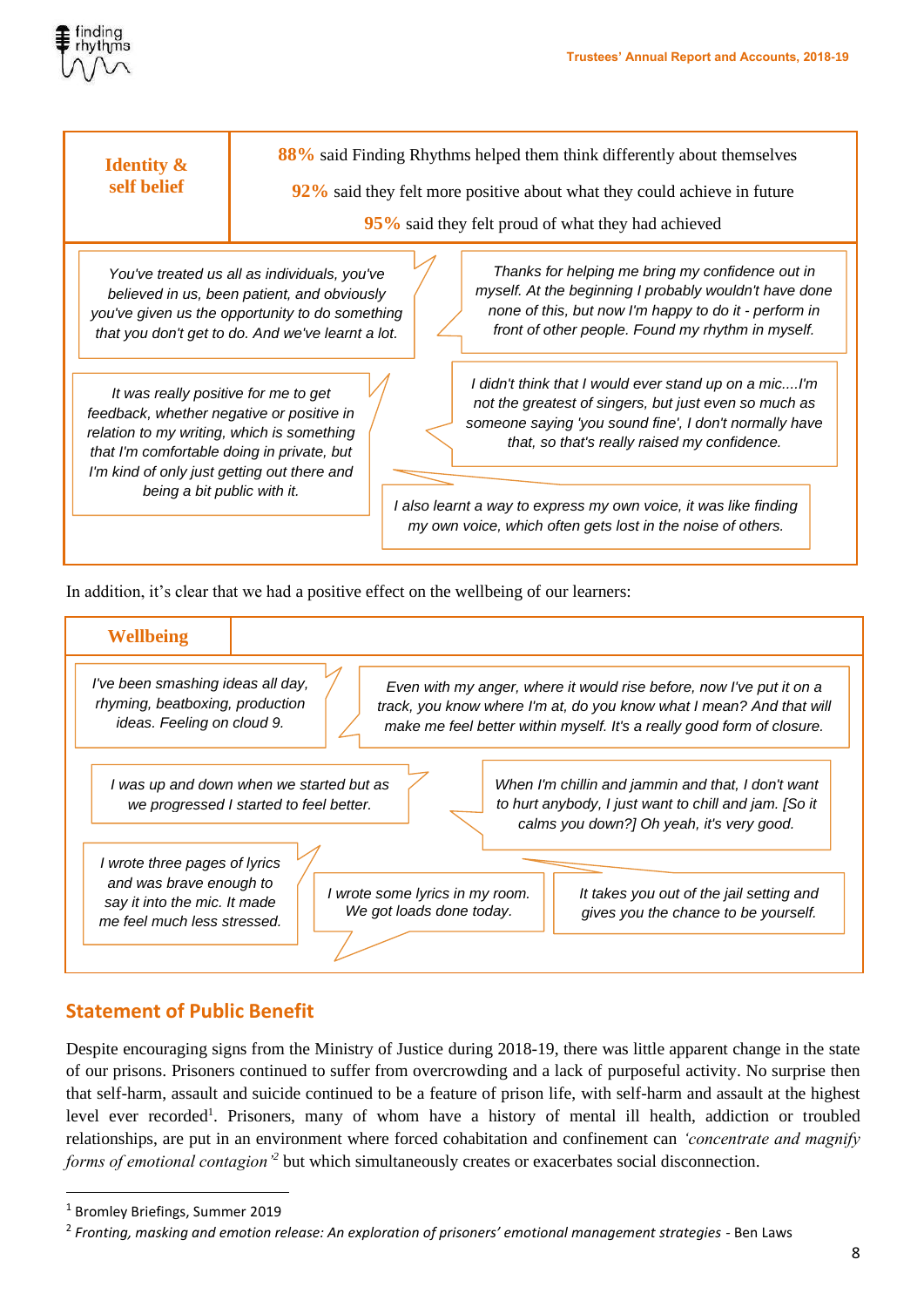Yet there is a significant body of evidence showing the positive consequences for health that arise from social interaction and engagement - both generally and in prisons specifically. The association between perceived social support and better physical and psychological health is particularly strong.

Arabella Kyprianides and Matthew Easterbrook of Sussex University research the 'social cure' - the effect of group-based activity on group members' wellbeing. Finding Rhythms formed part of their research for two years, and in 2018 they concluded<sup>3</sup> that: "*Finding Rhythms (FR) group activities and the development of a shared FR identity lead to positive wellbeing outcomes; and that FR involvement dissolves rivalries between prisoners and provides them with a sense of purpose, that transcends into prison life and beyond."* 

They found that:

*"Participation in FR made members feel good and also helped to resolve negative emotional states and problems associated with being imprisoned."* 

*The "FR group foster[ed] social support."* 

*"The shared FR identity was capable of eroding intergroup hostilities within prison wings."*

*"The FR group developed or strengthened a musician identity amongst members ...These much needed positive identities are capable of helping this population maintain continuity, and avoid the negative effects of stigma."*

These findings, which entirely reflect the effects that we see every day in our work, strongly underline the public benefit that arises from our work in prisons and our growing strand of work with disadvantaged people in the community.

The Trustees have read and understood the Charity Commission's guidance on Public Benefit.

## **The Finding Rhythms Team**

#### **Robin Harris** | Creative/Operations Director

Robin is a Musical Director, Composer & Producer who works across a variety of fields in the music industry and currently works as Musical Director for The Ritz (London) and Soho House (London). He has led more than 25 Finding Rhythms projects after founding the organisation in 2012. He is passionate about music education and reconnecting people with their creative selves.

#### **Clare Annamalai** | Business Director

Clare spent 20 years in European commercial roles within the retail and pharmaceutical industries before moving into arts administration. She is a Trustee of Lightbox Theatre.

#### **Herb Nahapiet, OBE** | Chair

Herb is a chartered civil engineer who spent the first half of his career in construction and the second in the criminal justice field, notably as the first managing director of what is now Sodexo Justice Services. Herb has also done extensive pro bono work for government and the third sector in the UK and around the world, and is a former Vice Chairman and Treasurer of The Koestler Trust.

#### **David Jenkins | Treasurer**

David has had a career in international banking, followed by some years restructuring industrial companies in the former Soviet Union and eastern Europe. For the past 15 years he has been a director of Squint/Opera Ltd., a digital creative agency.

#### **John Reiss** | Trustee

John is a broadly experienced business and not-for-profit leader. He is Executive Chairman of [Premier](https://www.premiercomms.com/), the UK's largest communications agency specialising in international entertainment, arts and culture, as well as being Chair of a portfolio of entrepreneurial businesses including multiplex cinema operator [Peckhamplex](http://www.peckhamplex.london/) and big data software consultancy [Traak Systems.](http://traak.com/) He is a member of [BAFTA,](http://www.bafta.org/) a patron of the arts and active in charitable organisations having chaired [Missing People](https://www.missingpeople.org.uk/) for ten years. He is currently a trustee of [Mountview Academy](https://www.mountview.org.uk/) of Theatre Arts.

<sup>3</sup> <http://sro.sussex.ac.uk/id/eprint/81906/>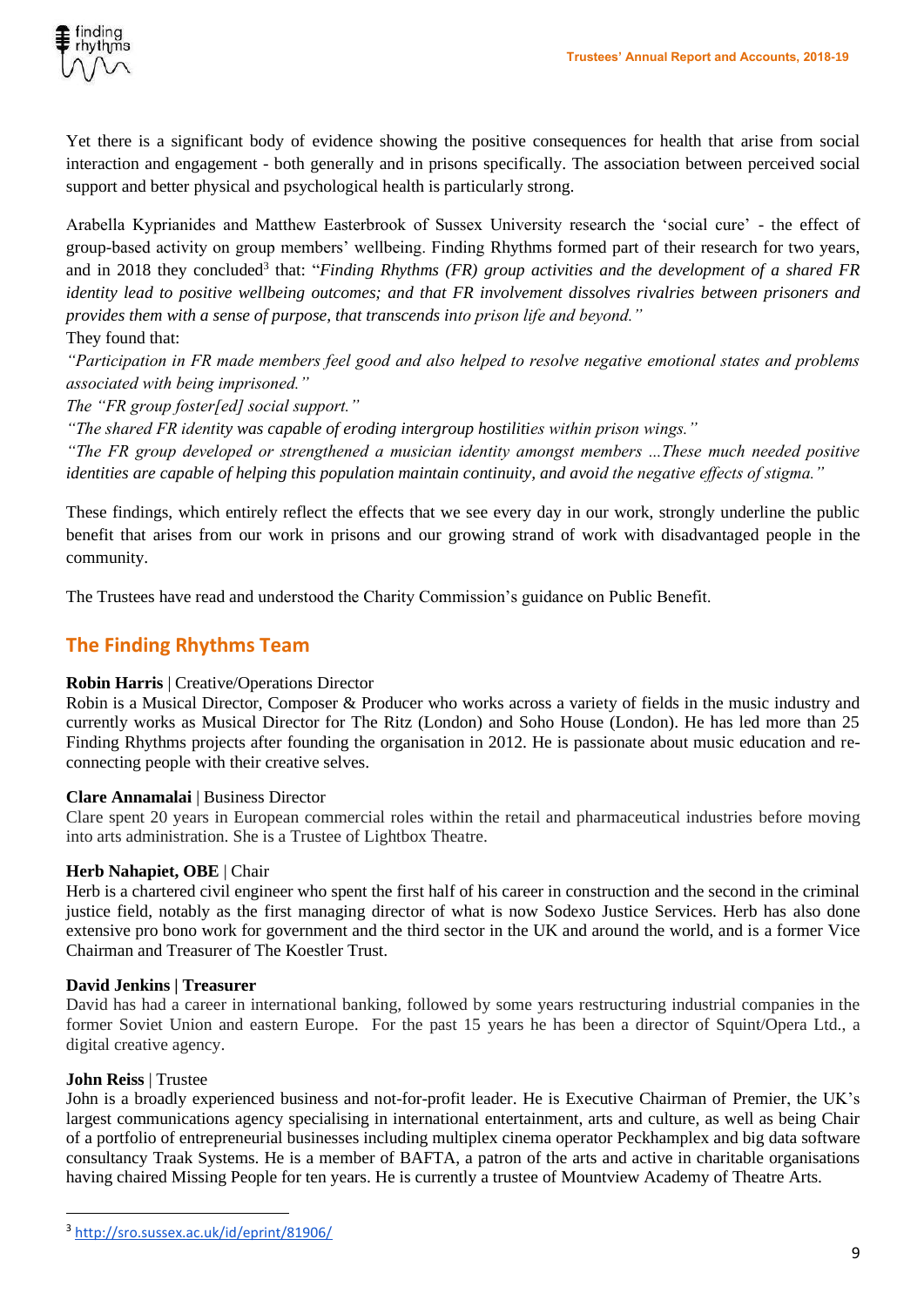#### **Kieron Tilley** | Trustee

Kieron has worked with hard to reach groups for 20 years across the commercial, public and VCSE sectors and was a founding member of the Prison Radio Association. He formerly worked for BBC People & BBC Network Radio, managing learning content and outreach activity, and sat on the BBC's Corporate Responsibility Reporting Strategy Group. He currently works for the City of London Corporation. He is a Chartered Member of the Chartered Institute of Personnel and Development.

#### **Mykaell Riley** | Trustee

Mykaell's career started as a founder member of Steel Pulse. Over the years he has performed, produced, managed and consulted on many successful artists and their projects. Mykaell is Head of Music Production at University of Westminster and has worked as external examiner for a number of other universities and colleges. In 2004, he established The Black Music Research Unit. Mykaell sits on the academic board for the Museum of London.

During this financial year Finding Rhythms employed a total of 24 musicians and music engineers. These practitioners were engaged on a freelance basis, with one lead musician and one support musician being present in every workshop alongside a music engineer. Creative & Operational Director, Robin Harris, was responsible for recruitment and allocation of practitioners for each project and ensuring that the work was delivered to the high standard that we expect.

## **Plans for 2019-20**

Our five year plan for 2017-22 aims:

- To impact upon more offenders;
- To change public perception of offenders;
- To carry out our activities more effectively and efficiently, by building a sustainable organisation committed to the reduction of offending through music-making.

During 2019-20 these aims will be achieved with the following activities:

**Music-making projects in prisons -** At least 10 music-making courses, in prisons in London, the South East, Wales and the North West, engaging a total of 120 participants, making 10 albums of original music and employing ~20 professional musicians.

**Developing our programme of post-release music-based mentoring** - In collaboration with partners who specialise in supporting ex-offenders. We expect to run at least two music-making projects with young exprisoners.

**Extending our work with young people in the community** - Working in partnership with youth mentoring charities and statutory agencies to provide music recording and skills development opportunities for disadvantaged young people. We expect to run at least six music-making projects with this population.

**Live performance and digital dissemination of music -** Building our programme of live showcases and opportunities for our recorded music to be heard by an audience.

**Training and professional development for practitioners** - At least two practitioner training days during the period. Training days are as valuable for experienced team members as they are for new joiners, and are critical to ensuring that we continue to deliver excellent music-making courses which promote artistic excellence and personal development.

**Diversifying income** - Continuing to develop our fee-for-service proposition and exploring other revenuegeneration opportunities to fund our charitable activity.

**Measurement** - Continuing to measure and assess the effectiveness of our activity, through academic studies and shared measurement with Youth Music Foundation.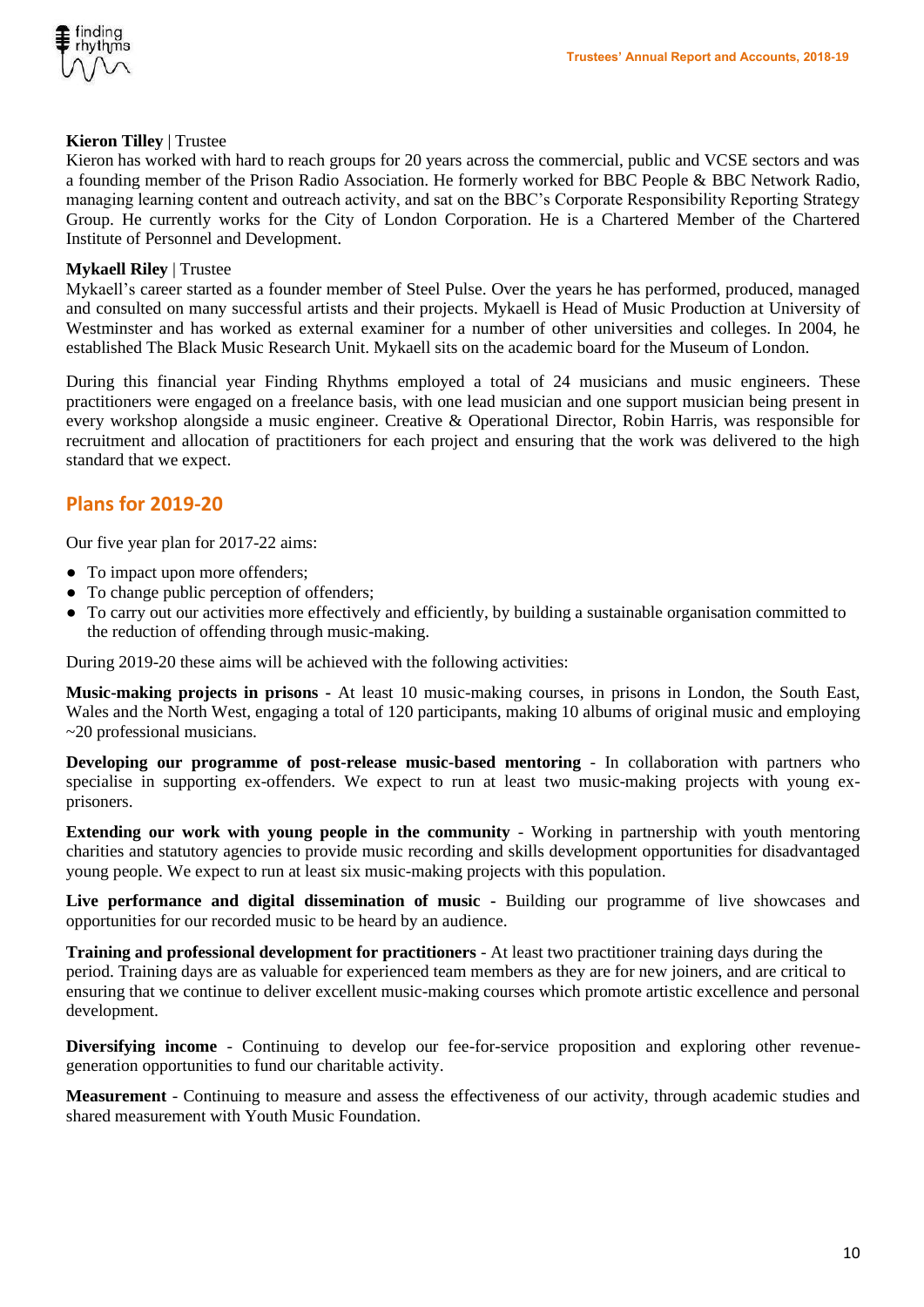

## **Financial Statement**

Over the course of the financial year 2018-19 incoming funds totalled £185,524. Outgoing funds totalled £157,560. This gave a net surplus of £27,964, with free reserves totalling £127,186 at the end of the year. Of this £36,567 was restricted and £90,619 was unrestricted. £35,000 of the unrestricted funds was designated to a contingency fund see below. Of the unrestricted funds, around one third was earmarked for projects taking place in summer 2019, and for the recruitment of a part-time administrator.

## **Reserves Policy**

The Trustees have agreed to designate part of the charity's unrestricted reserves to a contingency fund. The aim is that this contingency fund will be maintained at the level of approximately six months of running costs (i.e. not project costs). The contingency fund will be managed by the Board of Trustees.

At the end of this financial period, £35,000 of unrestricted funds have been identified as suitable for this purpose. This is equivalent to approximately six months' running costs. The Trustees will review this policy annually, taking into account the expansion of the charity and the associated risks.

## **Supporters in 2018-19**

The Board wishes to thank all those individuals and companies who have donated to the Charity or made contributions in other ways to the running and administration of the organisation during the year. Without your support, the charity could not continue to exist. Significant supporters during 2018-19 include:

Andrew Lloyd Webber Foundation; Colwinston Charitable Trust; Garfield Weston Foundation; The Goldsmiths' Company; The Grocers' Company; Youth Music Foundation.

## **Statement of Trustees' Responsibilities**

Company law requires the Trustees (who are also the directors of Finding Rhythms CIO for the purposes of company law) to prepare the financial statements for each financial year which give a true and fair view of the state of affairs of the charitable company and of the surplus or deficit of the charitable company for that period. In preparing those financial statements, the directors are required to:

- Select suitable accounting policies and apply them consistently;
- Make judgements and estimates that are reasonable and prudent;
- Prepare the financial statements on the going concern basis unless it is inappropriate to presume that the charitable company will continue in operation.

The directors are responsible for keeping proper accounting records which disclose with reasonable accuracy at any time the financial position of the charitable company and to enable them to ensure that the financial statements comply with the Companies Act 2006. They are also responsible for safeguarding the assets of the charitable company and hence for taking responsible steps for the prevention and detection of fraud and other irregularities.

This report has been delivered in accordance with the provisions in part 15 of the Companies Act 2006 applicable to companies subject to the small companies' regime.

Signed:

Herb Napapit

**Herb Nahapiet OBE** Chair of Trustees, on behalf of the Board Date: 27.9.19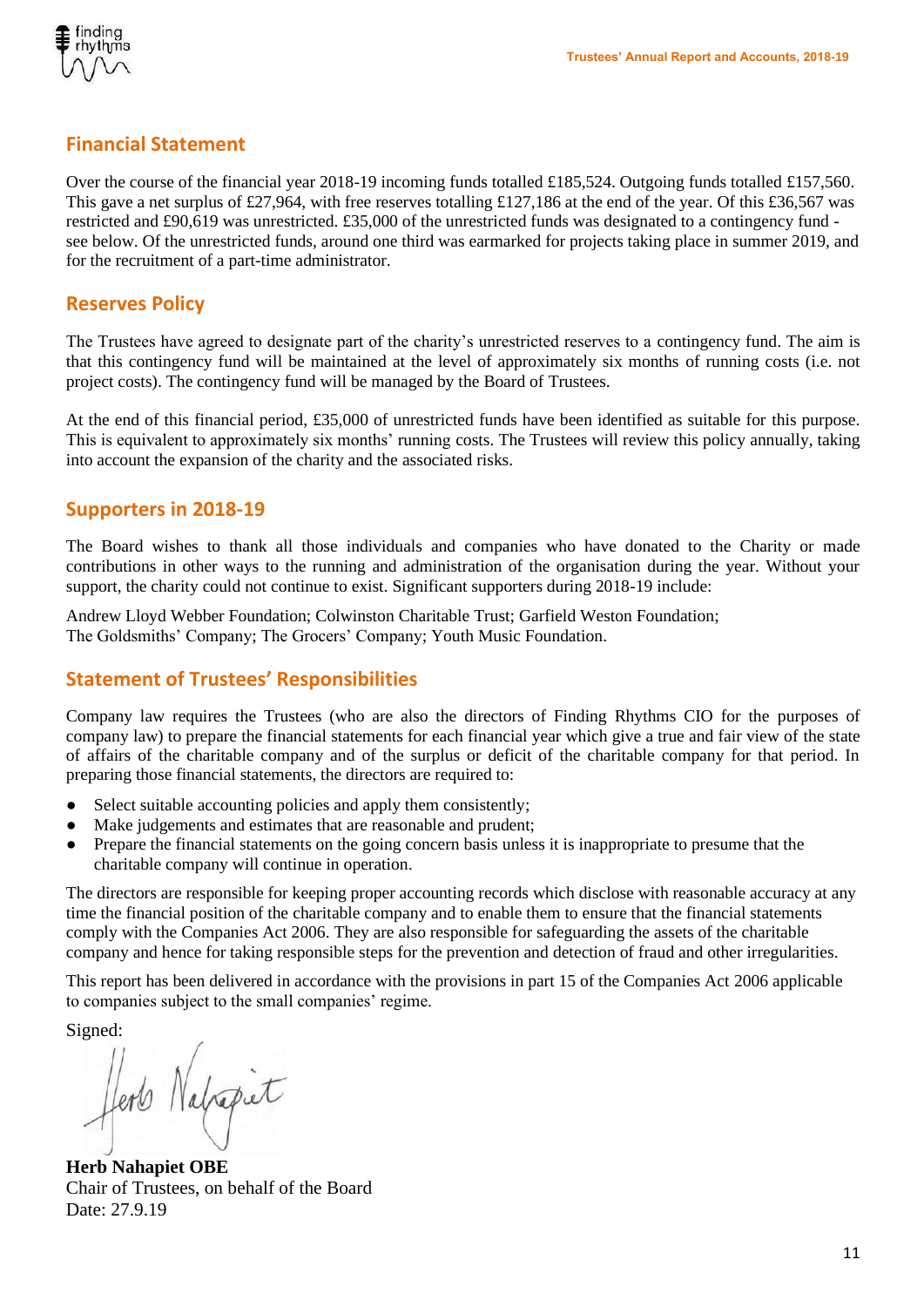

## Independent Examiner's Report to the Trustees of the Finding Rhythms

Report to the trustees of Finding Rhythms on the accounts for the year ended 31 March 2019 set out on pages 13 to 20.

#### Respective responsibilities of the trustees and examiner

The charity's trustees are responsible for the preparation of the accounts. The trustees consider that an audit is not required for this year (under section 144 (2) of the Charities Act 2011 (the 2011 Act) ) and that an independent examination is needed.

It is my responsibility to:

- examine the accounts (under section 145 of the 2011 Act),

- to follow the procedures laid down in the General Directions given by the Charity Commission (under section 145(5)(b) of the Act).

- and to state whether particular matters have come to my attention.

#### Basis of independent examiner's statement

My work was conducted in accordance with the General Directions given by the Charity Commissioners. My procedures consisted of comparing the accounts with the accounting records kept by the CIO, and making such limited enquiries of the officers of the CIO as I considered necessary for the purposes of this report. The procedures undertaken do not provide all the evidence that would be required in an audit, and consequently no opinion is given as to whether the accounts present a 'true and fair view' and the report is limited to those matters set out in the statement below.

#### Independent Examiner's statement

 $\mathbf{1}$ 

 $\overline{2}$ 

In the course of my examination, no matter has come to my attention

which gives me reasonable cause to believe that in any material respect, the requirements

to keep accounting records in accordance with section 130 of the Charities Act; and to prepare accounts which accord with the accounting records, comply with the accounting requirements of the Charities Act 206 and with the methods and principles of the Statement of Recommended Practice: Accounting and Reporting by Charities.

have not been met; or

to which, in my opinion, attention should be drawn in order to enable a proper understanding of the accounts to be reached.

Debbie Mace 23 Forgebank Walk Halton LA2 6FD

allo Mace.

**Independent Examiner** 

Date:

28-Sep-19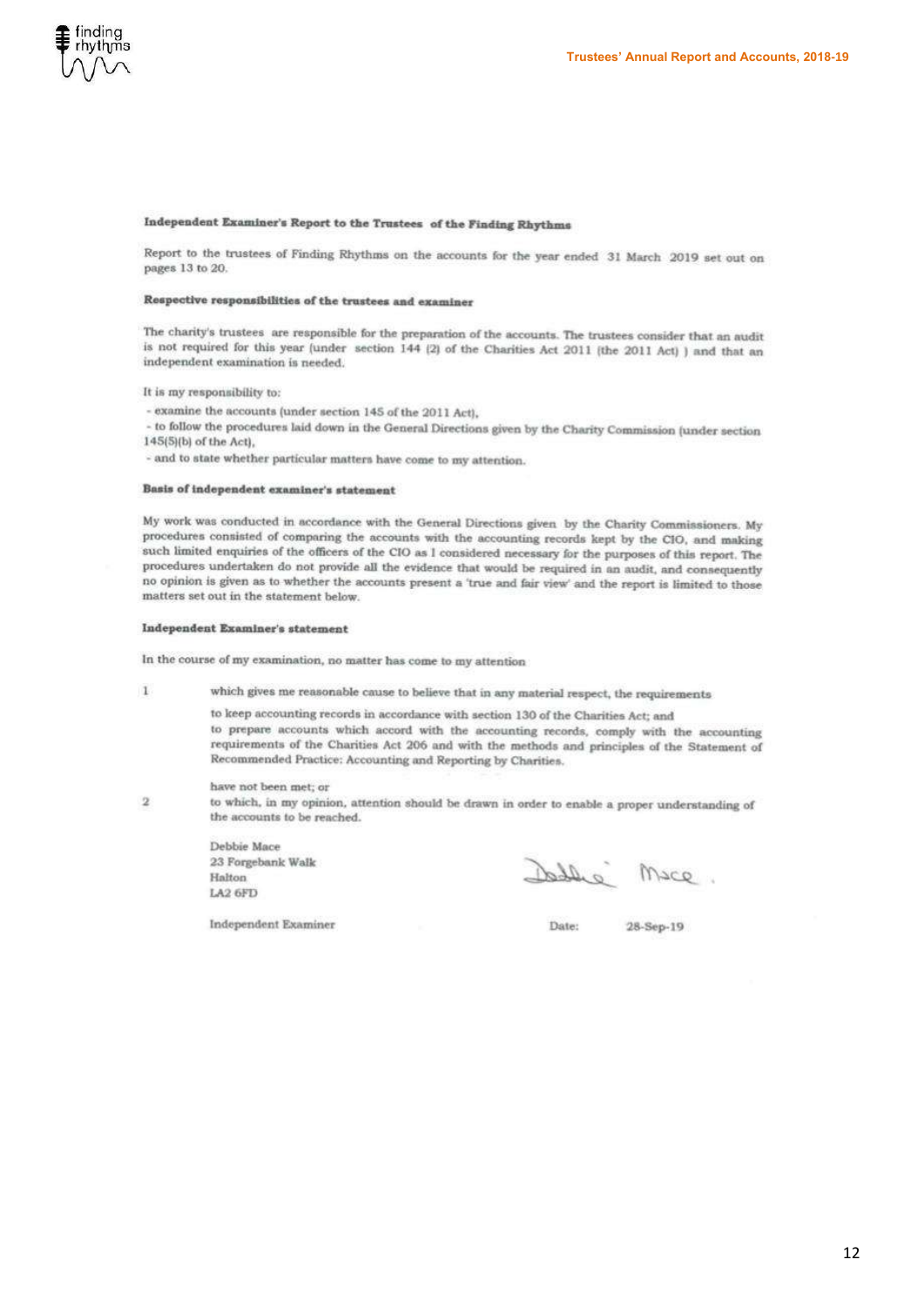## **FINDING RHYTHMS A Charitable Incorporated Organisation - Reg. no 1151872 Statement of Financial Activities incorporating an Income and Expenditure Account For year ended 31 March 2019**

|                                                                    |              | 2019                         | 2019                       | 2019                         | 2018                         |
|--------------------------------------------------------------------|--------------|------------------------------|----------------------------|------------------------------|------------------------------|
|                                                                    |              | <b>Unrestricted</b><br>funds | <b>Restricted</b><br>funds | <b>TOTAL</b><br><b>FUNDS</b> | <b>TOTAL</b><br><b>FUNDS</b> |
| <b>Income</b>                                                      | <b>NOTES</b> | £                            | £                          | £                            | £                            |
| Income from donations                                              | 2            | 80,736                       | 76,829                     | 157,565                      | 143,584                      |
| Income from charitable activities                                  | 3            | 27,731                       | 0                          | 27,731                       | 17,090                       |
| Investment income                                                  | 4            | 228                          | 0                          | 228                          | 468                          |
| <b>Total Income</b>                                                |              | 108,695                      | 76,829                     | 185,524                      | 161,142                      |
| <b>Expenditure</b>                                                 |              |                              |                            |                              |                              |
| Costs of raising funds                                             |              | 2,587                        | 0                          | 2,587                        | 0                            |
| Expenditure on Charitable activities                               | 5            | 83,419                       | 71,554                     | 154,973                      | 148,151                      |
| <b>Total expenditure</b>                                           |              | 86,006                       | 71,554                     | 157,560                      | 148,151                      |
| Net Income/(Expenditure) and net movement<br>in funds for the year |              | 22,689                       | 5,275                      | 27,964                       | 12,991                       |
| <b>RECONCILIATION OF FUNDS</b>                                     |              |                              |                            |                              |                              |
| Total funds brought forward                                        |              | 67,930                       | 31,292                     | 99,222                       | 86,231                       |
| <b>Total funds carried forward</b>                                 |              | 90,619                       | 36,567                     | 127,186                      | 99,222                       |

The statement of financial activities includes all gains and losses recognised in the year. All income and expenditure derive from continuing activities.

The notes on pages 16 to 21 form part of these accounts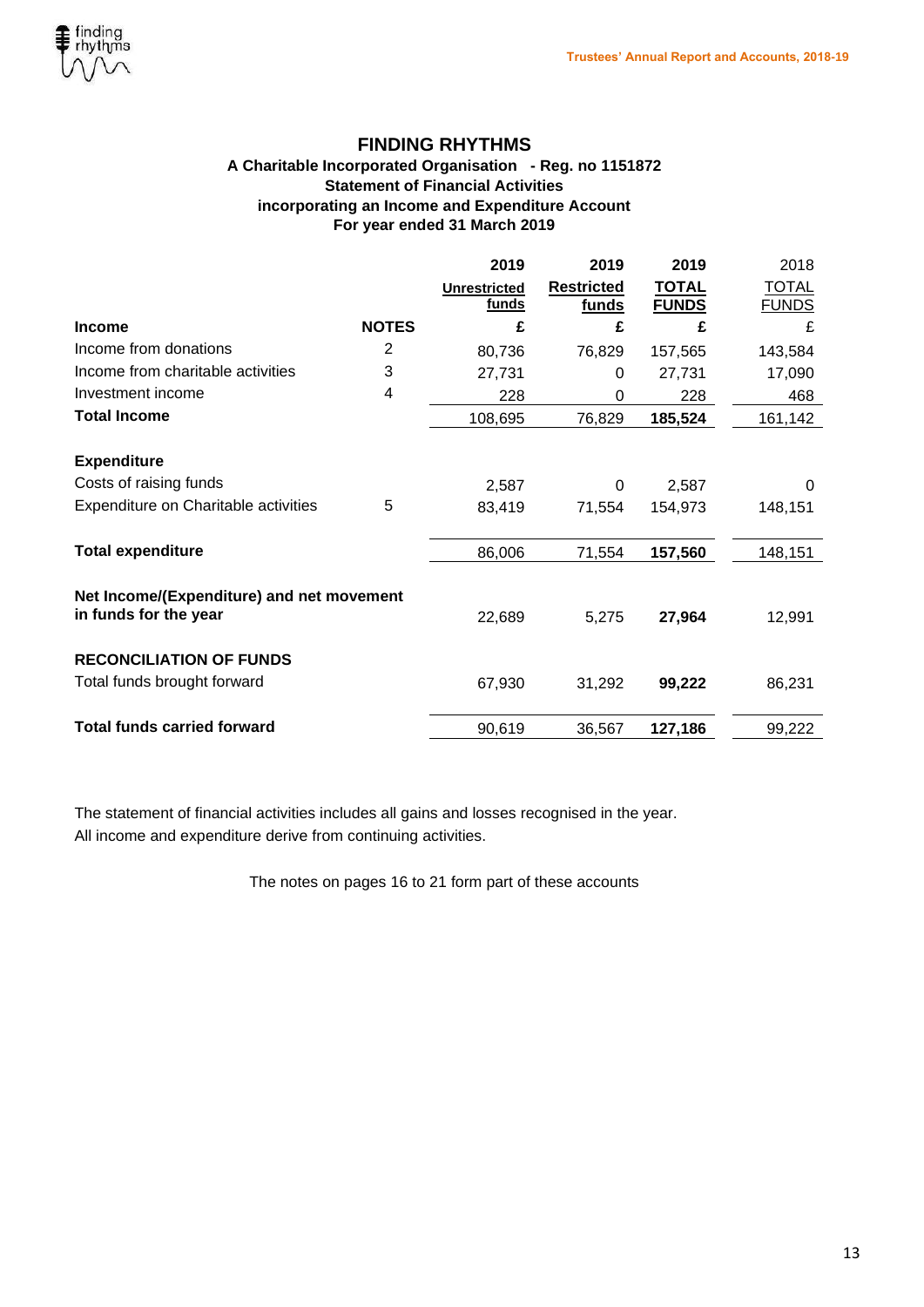#### **FINDING RHYTHMS A Charitable Incorporated Organisation - Reg. no 1151872 Balance Sheet as at 31 March 2019**

|                                              | <b>Dalance Sheet as at 31 March 2019</b> |         |         |         |         |
|----------------------------------------------|------------------------------------------|---------|---------|---------|---------|
|                                              |                                          | 2019    |         | 2018    |         |
|                                              | <b>Notes</b>                             | £       | £       | £       | £       |
| <b>Current Assets</b>                        |                                          |         |         |         |         |
| <b>Debtors</b>                               | 13                                       | 6,728   |         | 10,907  |         |
| Cash at bank                                 |                                          | 127,917 |         | 103,830 |         |
|                                              | <b>Total current assets</b>              |         | 134,645 |         | 114,737 |
| <b>Current Liabilities</b>                   |                                          |         |         |         |         |
| Creditors falling due within one year        | 14                                       | 7,459   |         | 15,515  |         |
|                                              | <b>Total current liabilities</b>         |         | 7,459   |         | 15,515  |
| <b>Net Current assets</b>                    |                                          |         | 127,186 |         | 99,222  |
| <b>Total assets less current liabilities</b> |                                          |         | 127,186 |         | 99,222  |
| The funds of the charity:                    | 15                                       |         |         |         |         |
| Unrestricted funds                           |                                          |         |         |         |         |
| Designated fund - contingency fund           |                                          | 35,000  |         | 28,398  |         |
| General unrestricted funds                   |                                          | 55,619  |         | 39,532  |         |
|                                              |                                          |         | 90,619  |         | 67,930  |
| <b>Restricted funds</b>                      |                                          |         | 36,567  |         | 31,292  |
|                                              |                                          |         |         |         |         |
|                                              |                                          |         | 127,186 |         | 99,222  |

For the financial year ended 31 March 2019 the directors are satisfied that the charitable company was entitled to exemption from audit under Section 477 of the Companies Act 2006 and no notice has been deposited under Section 476. The accounts have been examined by an Independent Examiner, in accordance with section 145 of the Charities Act 2011. Her report appears on page 13.

The directors acknowledge their responsibilities for:

(a) ensuring that the company keeps accounting records which comply with Section 386 of the Companies Act 2006, and

(b) preparing financial statements which give a true and fair view of the state of affairs of the company as at the end of the financial year and of its profit or loss (surplus or deficit) for each financial year in accordance with the requirements of Section 394 and 395 and which otherwise comply with the requirements of the Companies Act 2006 relating to financial statements, so far as applicable to the company.

These financial statements have been prepared in accordance with the provisions in Part 15 of the Companies Act 2006 relating to small companies and constitute the annual accounts required by the Companies Act 2006.

Verto Napapiet

**ON BEHALF Of THE BOARD OF TRUSTEES** Signed:

Approved by the Board of Trustees on: 27.9.19 Name: Mr Herb Nahapiet OBE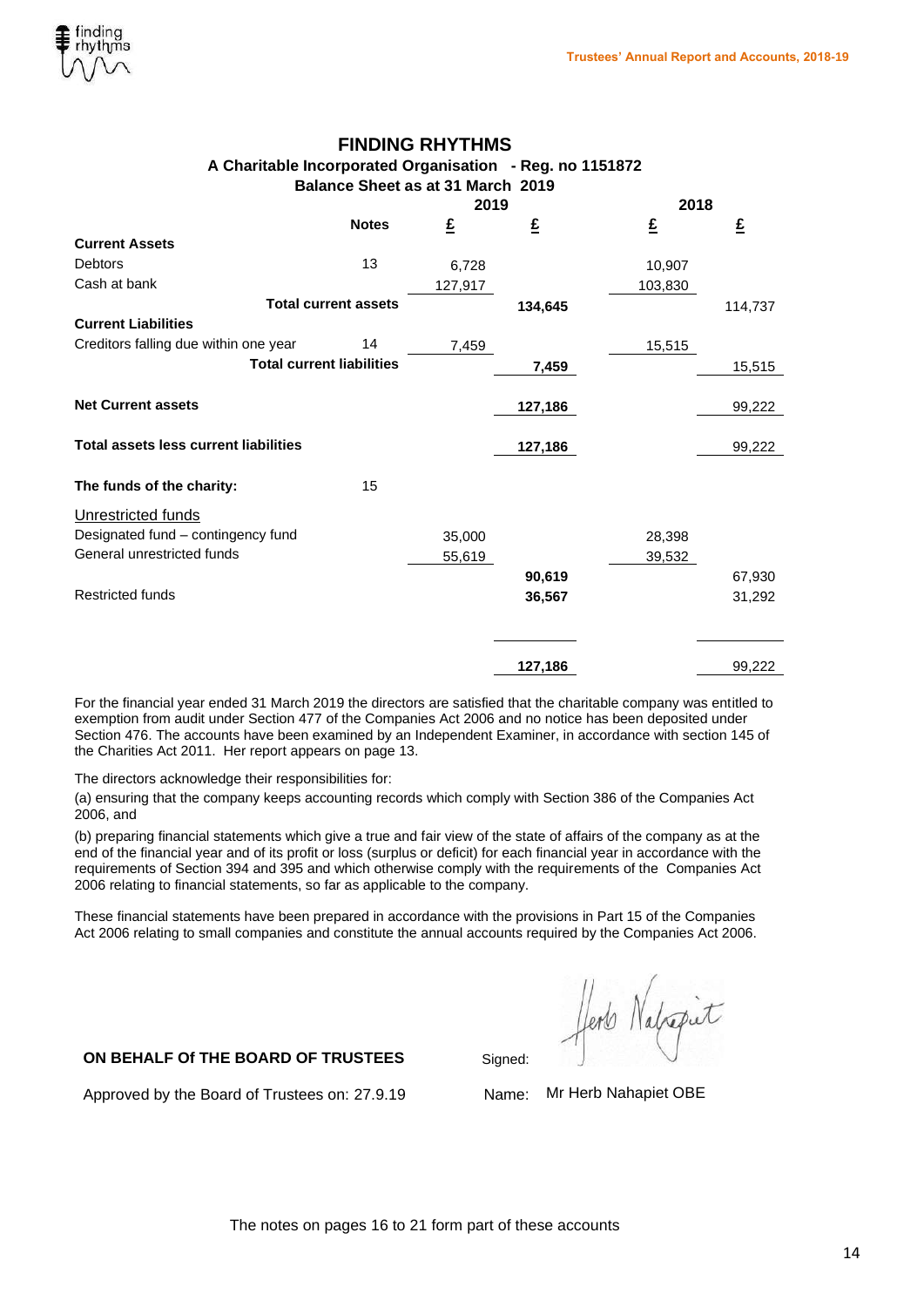

#### **1. ACCOUNTING POLICIES**

#### **a) Basis of preparation**

The financial statements have been prepared in accordance with Accounting and Reporting by Charities: Statement of Recommended Practice applicable to charities preparing their accounts in accordance with the Financial Reporting Standard applicable in the UK and Ireland (FRS 102)(effective 1 January 2015) - Charities SORP (FRS 102), the Financial Reporting Standard applicable in the UK and Republic of Ireland (FRS 102) and the Companies Acts 2006.

Finding Rhythms meets the definition of a public benefit entity under FRS102. Assets and liabilities are initially recognised at historical cost or transaction value unless otherwise stated in the relevant accounting policy notes(s).

#### **b) Preparation of the accounts on a going concern basis**

The trustees consider that there are no material uncertainties about the charity's ability to continue as a going concern.

#### **c) Income**

Income is recognised when the charity has entitlement to the funds, any performance conditions attached to the item(s) have been met, it is probable that the income will be received and the amount can be measured reliably.

#### **d) Donated services and facilities**

Donated professional services and donated facilities are recognised as income when the charity has control over the item, any conditions associated with the donated item have been met, the receipt of economic benefit from the use by the charity is probable and that economic benefit can be measured reliably. In accordance with the Charities SORP (FRS 102) general volunteer time is not recognised but is referred to in the trustee's annual report.

#### **e) Fund accounting**

Unrestricted Funds are funds received which have no restrictions placed on their use and are available to spend on activities that further any of the purposes of the charity.

Designated funds are unrestricted funds of the charity which the trustees have decided to set aside to use for a specific purpose.

Restricted Funds are funds which are to be used for purposes as specified by the funder.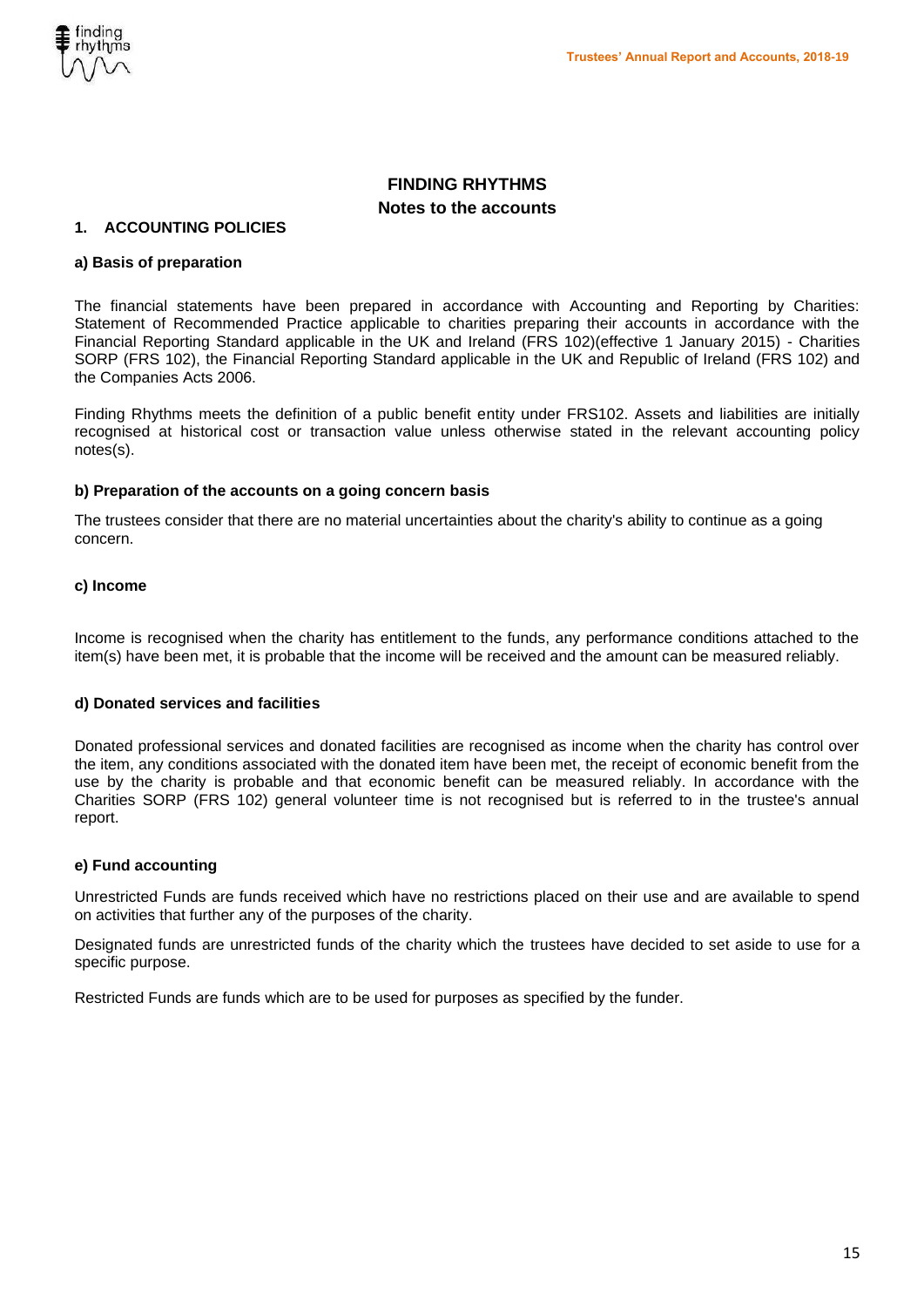|                                                  | 2019                | 2019              | 2019         | 2018         |
|--------------------------------------------------|---------------------|-------------------|--------------|--------------|
| <b>2. INCOME FROM DONATIONS</b>                  | £                   | £                 | £            | £            |
| <b>Grants Received</b>                           | <b>Unrestricted</b> | <b>Restricted</b> | <b>TOTAL</b> | <b>TOTAL</b> |
| Andrew Lloyd Webber Foundation                   | 0                   | 10,000            | 10,000       | 10,000       |
| <b>Alchemy Foundation</b>                        | 1,000               | 0                 | 1,000        | 1,000        |
| <b>Annette Duvollet CT</b>                       | 1,000               | 0                 | 1,000        | 0            |
| Arts Council England (Grants for the Arts)       | 0                   | 564               | 564          | 13,500       |
| Baron Davenport's Charity                        | 0                   | 600               | 600          | 0            |
| C H K Charities Ltd                              | 0                   | 0                 | 0            | 5,000        |
| <b>Chesterhill Charitable Trust</b>              | 500                 | 0                 | 500          | 0            |
| Cockayne Grants for the Arts                     | 0                   | 0                 | 0            | 1,000        |
| <b>Colwinston Charitable Trust</b>               | 0                   | 8,000             | 8,000        | 10,000       |
| D'Oyly Carte CT                                  | 0                   | 4,722             | 4,722        | 0            |
| The Edward & Dorothy Cadbury Charitable<br>Trust | 0                   | 0                 | 0            | 1,000        |
| <b>Eleanor Rathbone CT</b>                       | 0                   | 2,500             | 2,500        | 0            |
| <b>Garfield Weston Foundation</b>                | 0                   | 0                 | 0            | 30,000       |
| <b>Garrick Club Causes Dear</b>                  | 0                   | 3,720             | 3,720        | O            |
| <b>Goldcrest Charitable Trust</b>                | 2,000               | 0                 | 2,000        | 0            |
| Gwendoline and Margaret Davies Charity           | 0                   | 0                 | 0            | 3,000        |
| John R Murray Charitable Trust                   | 0                   | 0                 | 0            | 15,000       |
| Moondance Foundation                             | 0                   | 0                 | 0            | 10,000       |
| Porta Pia                                        | 2,000               | 0                 | 2,000        | 0            |
| The Albert Hunt Trust                            | 0                   | 0                 | 0            | 1,000        |
| The Angus Allnatt Charitable Foundation          | 0                   | $\Omega$          | 0            | 2,000        |
| The Goldsmiths' Company                          | 0                   | 10,000            | 10,000       | 0            |
| The Grocers' Company                             | 45,642              | 0                 | 45,642       | 0            |
| The Hobson Charity Ltd                           | 0                   | 0                 | 0            | 5,000        |
| The John R Murray Charitable Trust               | 15,000              | 0                 | 15,000       | 0            |
| The Leathersellers' Company Charitable<br>Fund   | 0                   | 0                 | 0            | 1,500        |
| The National Foundation for Youth Music          | 0                   | 25,473            | 25,473       | 24,473       |
| The Oakdale Trust                                | 0                   | 0                 | 0            | 1,000        |
| The Weinstock Fund                               | 0                   | 4,000             | 4,000        | 0            |
| Santander Foundation                             | $\mathbf 0$         | 0                 | 0            | 4,900        |
| Sir John Cass Foundation                         | $\pmb{0}$           | 5,000             | 5,000        | 0            |
| Sir James Roll Charitable Trust                  | $\boldsymbol{0}$    | 0                 | 0            | 1,000        |
| <b>Surrey Community Foundation</b>               | $\mathbf 0$         | 2,250             | 2,250        | 0            |
| Donations                                        | 13,594              | 0                 | 13,594       | 3,211        |
|                                                  | 80,736              | 76,829            | 157,565      | 143,584      |

|                                                       | <b>Unrestricted</b> | <b>Restricted</b> | TOTAL  | <b>TOTAL</b> |
|-------------------------------------------------------|---------------------|-------------------|--------|--------------|
| <b>3. INCOME FROM CHARITABLE</b><br><b>ACTIVITIES</b> |                     |                   |        |              |
| Sale of CDs and merchandise                           | 43                  |                   | 43     | 33           |
| <b>Commercial Service fees</b>                        | 6.395               |                   | 6.395  | 5,650        |
| Contributions from prisons                            | 21.293              |                   | 21.293 | 11.407       |
|                                                       | 27.731              |                   | 27.731 | 17.090       |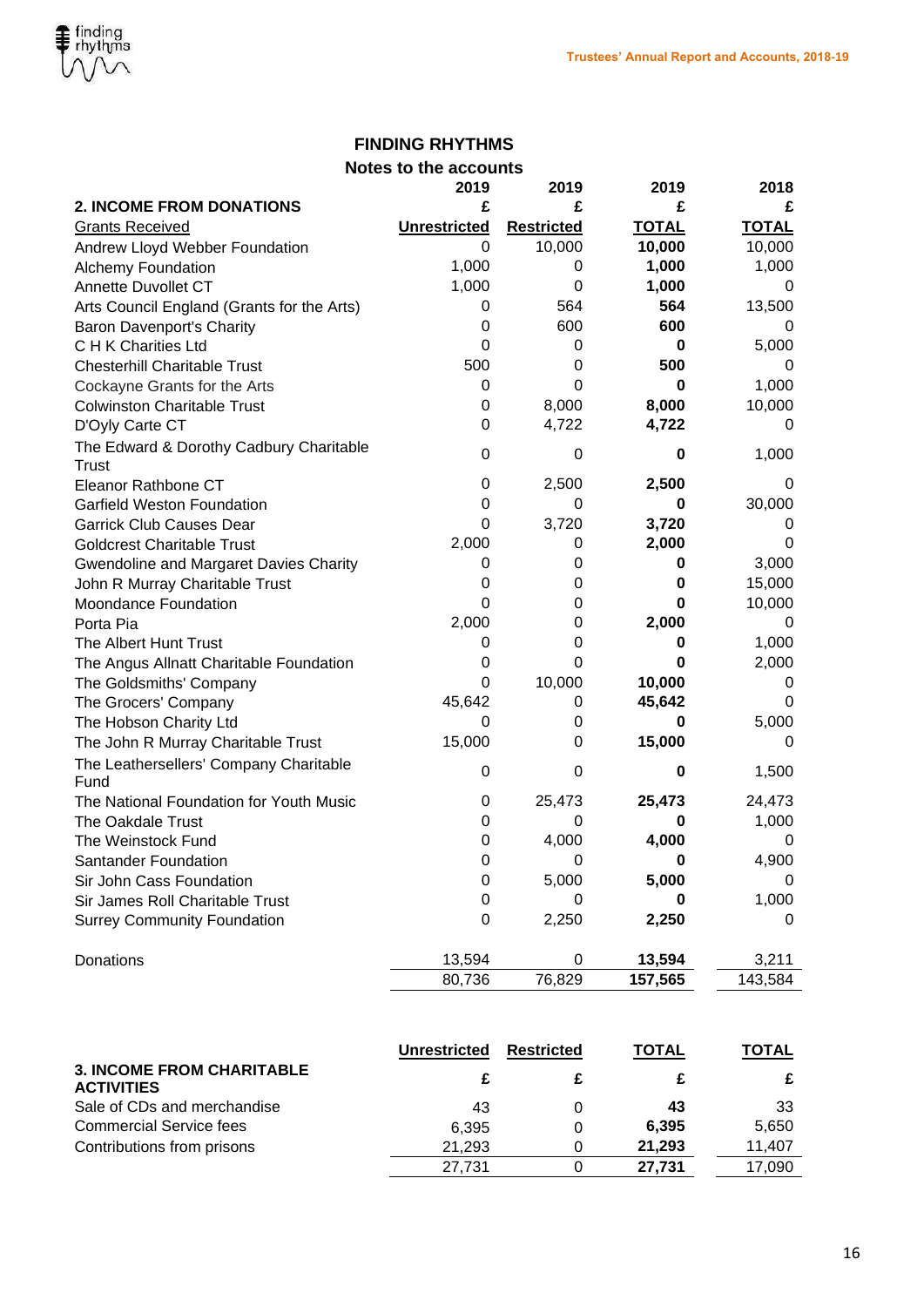|                                                          | 2019    | 2018    |
|----------------------------------------------------------|---------|---------|
| <b>4. INVESTMENT INCOME</b>                              | £       | £       |
| Deposit account interest                                 | 228     | 468     |
| <b>5. EXPENDITURE ON CHARITABLE ACTIVITIES</b>           | £       | £       |
| Musician's fees and related costs                        | 86,898  | 80,606  |
| Workshop equipment, instruments & materials              | 2,009   | 1,310   |
| Participant BTEC/EDexcel certification                   | 6,119   | 6,144   |
| Creative professional fees                               | 0       | 340     |
| CD design and printing                                   | 1,629   | 3,145   |
| Studio and venue hire                                    | 240     | $-190$  |
| Support costs (note 6)                                   | 56,334  | 55,696  |
| Governance Costs (note 7)                                | 1,744   | 1,100   |
|                                                          | 154,973 | 148,151 |
| <b>6. SUPPORT COSTS</b>                                  | £       | £       |
| Staff costs (note 9)                                     | 48,872  | 46,938  |
| Staff travel and training                                | 1,232   | 797     |
| Office and general costs                                 | 6,195   | 5,356   |
| <b>Promotional materials</b>                             | 35      | 2,605   |
|                                                          | 56,334  | 55,696  |
| <b>7. GOVERNANCE COSTS</b>                               | £       | £       |
| Accountancy fees                                         | 744     | 200     |
| Independent examiner fees                                | 1,000   | 900     |
|                                                          | 1,744   | 1,100   |
|                                                          |         |         |
| <b>8. NET OUTGOING RESOURCES</b>                         |         |         |
| The Operating Surplus is stated after charging :-        | £       | £       |
| Depreciation<br><b>Trustee Emoluments</b>                | 0       | 0       |
|                                                          | 0       | 0       |
| 9. ANALYSIS OF STAFF COSTS, AND TRUSTEE REMUNERATION AND |         |         |
| <b>EXPENSES</b>                                          | £       | £       |
| <b>Salaries</b>                                          | 47,011  | 45,664  |
| <b>Employer's National Insurance Contributions</b>       | 4,162   | 4,049   |
| Reduced by: Employment Allowance                         | (3,000) | (3,000) |
| Employers pension contribution                           | 699     | 225     |
|                                                          | 48,872  | 46,938  |
|                                                          |         |         |

No employees received employee benefits exceeding £60,000 (2018 nil).

Trustee remuneration and expenses

The trustees all give freely their time without any form of remuneration or other benefit in cash or in kind.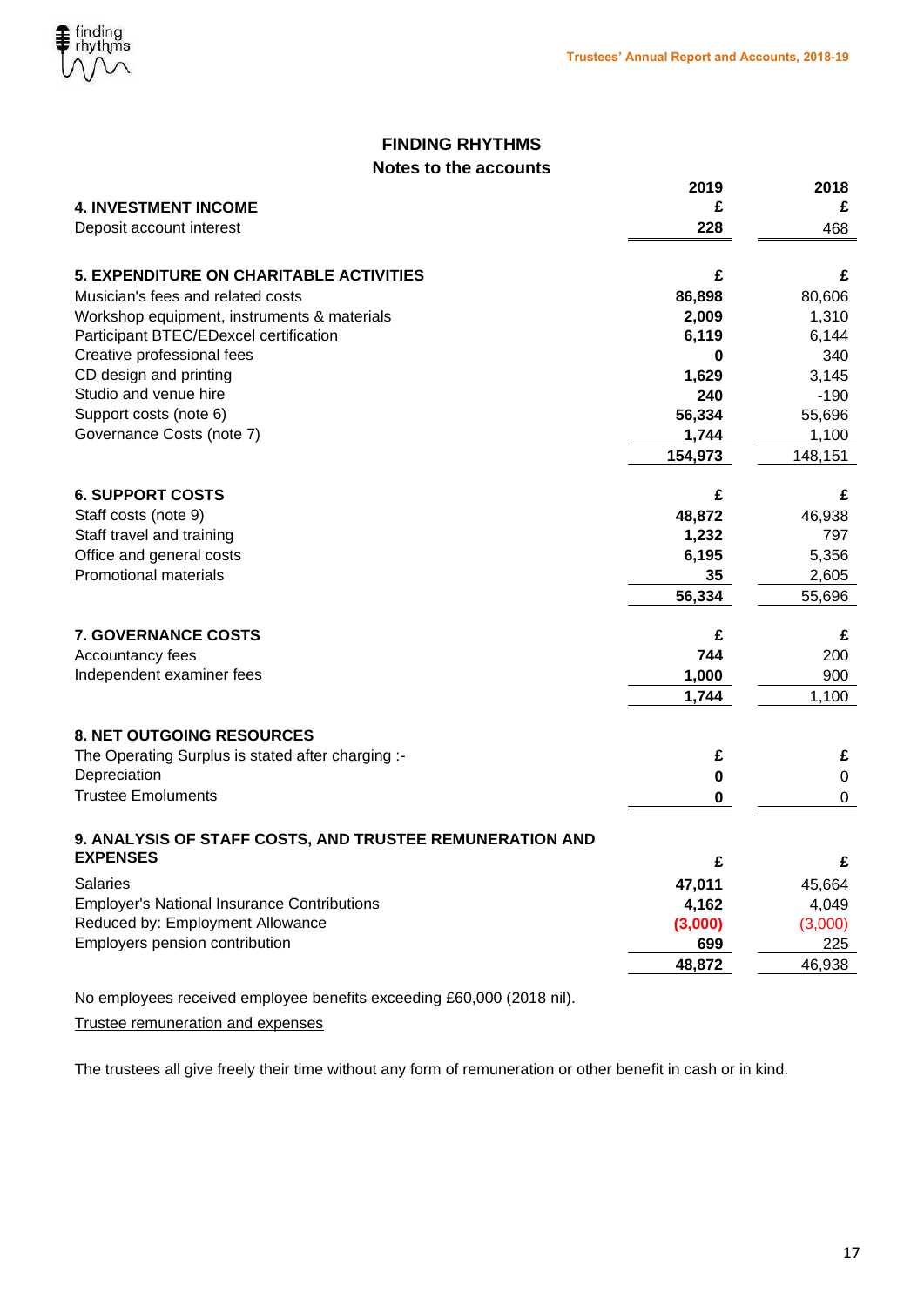#### **10. STAFF PENSION**

Employees of the company are entitled to join a defined contribution 'money purchase' scheme. The company contribution is restricted to the contributions disclosed in note 9. The contributions for March 2019 were outstanding at year end.

Finding Rhythms' pension scheme is operated by Smart Pension, whose Master Trust leverages the expertise of FCA regulated investment professionals who only invest pension funds in the largest of blue chip funds (such as Legal & General and HSBC (Sharia fund)), providing protection and opportunities for good, steady growth. The Master Trust is overseen by a board of experienced trustees (the majority of whom are independent), appointed to serve members and to protect their interests. Those trustees have control over scheme assets at all times, ensuring legislation is complied with and value for money criteria are adhered to. Smart Pension charge employees a 0.75% 'Assets under Management Charge' (AMC) per annum and no other fees for their standard service.

#### **11. STAFF NUMBERS**

The average monthly head count was two during the year being 1.25 full time equivalents (2018 - 1.25).

#### **12. COMPARATIVES FOR THE STATEMENT OF FINANCIAL ACTIVITIES**

| Income                               | <b>Unrestricted</b> | <b>Restricted</b> | <b>TOTAL 2018</b> |
|--------------------------------------|---------------------|-------------------|-------------------|
| Income from Donations                | 57,649              | 85,935            | 143,584           |
| Income from charitable activities    | 17090               | 0                 | 17,090            |
| Investment income                    | 468                 | 0                 | 468               |
| <b>Total Income</b>                  | 75,207              | 85,935            | 161,142           |
| Expenditure                          |                     |                   |                   |
| Cost of raising funds                | 0                   | 0                 | 0                 |
| Expenditure on Charitable activities | 39,343              | 108,808           | 148,151           |
| Total expenditure                    | 39,343              | 108,808           | 148,151           |
| Net Income/(Expenditure)             | 35,864              | (22, 873)         | 12,991            |
| RECONCILIATION OF FUNDS              |                     |                   |                   |
| Total funds brought forward          | 32,066              | 54,165            | 86,231            |
| Total funds carried forward          | 67,930              | 31,292            | 99,222            |
|                                      |                     |                   |                   |
|                                      |                     | 2019              | 2018              |
| <b>13.DEBTORS</b>                    |                     | £                 | £                 |
| Other debtors                        |                     | 6,068             | 10,407            |
| Prepaid expenses                     |                     | 660               | 500               |
|                                      |                     | 6,728             | 10,907            |
| <b>14. CREDITORS</b>                 |                     |                   |                   |
| <b>Trade Creditors and accruals</b>  |                     | 7,216             | 14,347            |
| H M Revenue & Customs                |                     | O                 | 1,061             |
| Other creditors                      |                     | 243               | 107               |
|                                      |                     | 7,459             | 15,515            |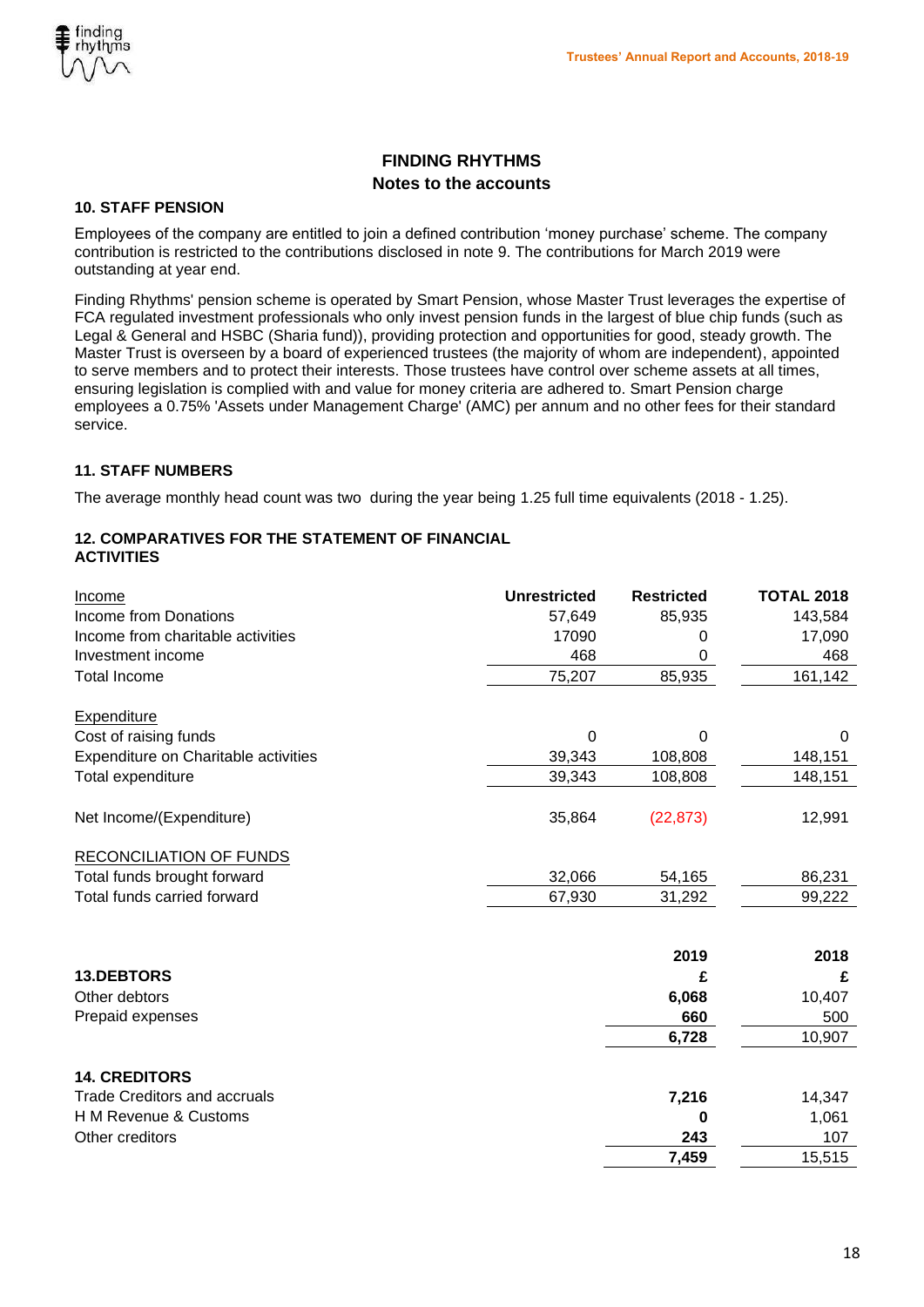| <b>15. STATEMENT OF FUNDS</b>                                               | <b>Balance at</b><br>31 March<br>2018 | Incoming<br><b>Resources</b> | <b>Resources</b><br><b>Expended</b> | <b>Transfers</b> | <b>Balance at</b><br>31 March<br>2019 |
|-----------------------------------------------------------------------------|---------------------------------------|------------------------------|-------------------------------------|------------------|---------------------------------------|
| Unrestricted funds                                                          | £                                     | £                            | £                                   | £                | £                                     |
| Designated funds                                                            | 28,398                                | 0                            | $\overline{0}$                      | 6,602            | 35,000                                |
| General funds                                                               | 39,532                                | 108,695                      | 86,006                              | (6,602)          | 55,619                                |
|                                                                             | 67,930                                | 108,695                      | 86,006                              | 0                | 90,619                                |
| <b>Restricted funds</b>                                                     |                                       |                              |                                     |                  |                                       |
| Andrew Lloyd Webber Foundation for<br>prison projects                       | 0                                     | 10,000                       | 10,000                              | 0                | 0                                     |
| D'Oyly Carte CT for prison projects                                         | 0                                     | 4,722                        | 4,722                               | 0                | 0                                     |
| Colwinston CT for a project at HMP Parc                                     | 0                                     | 8,000                        | 8,000                               | 0                | 0                                     |
| Youth Music Foundation for projects with<br>young offenders                 | 30,292                                | 25,473                       | 27,868                              | 0                | 27,897                                |
| Arts Council for 2017 projects at HMP<br>Rochester and HMP Swaleside        | 0                                     | 564                          | 564                                 | 0                | 0                                     |
| Eleanor Rathbone Trust for a project at<br><b>HMP Peterborough</b>          | 0                                     | 2,500                        | 2,500                               | 0                | 0                                     |
| Garrick CT for practitioner training<br>programme                           | 0                                     | 3,720                        | 50                                  | 0                | 3,670                                 |
| The Goldsmiths' Company for projects at<br><b>HMYOI Feltham</b>             | 0                                     | 10,000                       | 10,000                              | 0                | 0                                     |
| The Weinstock Fund for prison projects                                      | 0                                     | 4,000                        | 4,000                               | 0                | 0                                     |
| Sir John Cass for projects in Greenwich<br>with young offenders             | 0                                     | 5,000                        | $\mathbf 0$                         | 0                | 5,000                                 |
| Surrey Community Foundation for HMP<br><b>Bronzefield</b>                   | 0                                     | 2,250                        | 2,250                               | 0                | 0                                     |
| Baron Davenport's Charity for work in<br>Birmingham or environs             | 0                                     | 600                          | 600                                 | 0                | 0                                     |
| The Edward and Dorothy Cadbury Trust for<br>a project at HMYOI Swinfen Hall | 1,000                                 | $\mathbf 0$                  | 1,000                               | $\boldsymbol{0}$ | 0                                     |
|                                                                             | 31,292                                | 76,829                       | 71,554                              | 0                | 36,567                                |
| <b>TOTAL FUNDS</b>                                                          | 99,222                                | 185,524                      | 157,560                             | 0                | 127,186                               |

Unrestricted funds are available to be spent for any of the purposes of the charity.

General funds include the balance of a grant from The John R Murray CT.

Designated funds have been set aside by the Trustees to provide for contingencies, as outlined in the reserve policy

The balance of Garrick CT funds will be spent on practitioner training in 2019.

The funds from Sir John Cass will be spent on a project with young offenders at HMP Thameside

The balance of funds from Youth Music will go towards further projects in young offender institutions during 2019